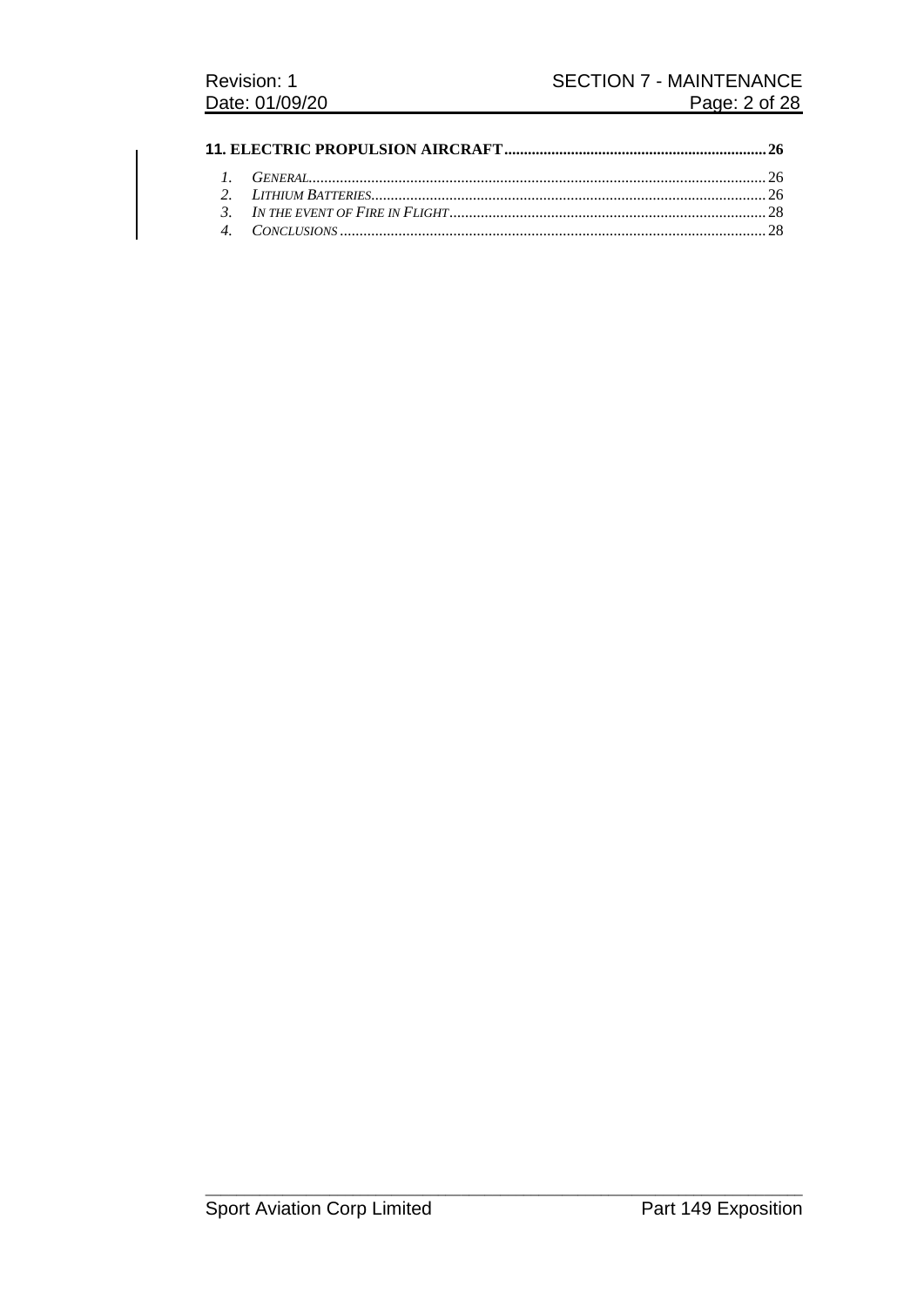## **2. Maintenance Requirements**

### *1. Microlight Maintenance*

- 1.1 Microlight Aircraft maintenance shall be the responsibility of the aircraft Operator.
- 1.2 An Inspection Authority Holder, may, upon request from the Operator,and without prejudice, inspect the aircraft and report to the Operator any maintenance aspects affecting the safety of the aircraft. All defects and deficiencies found should be listed and presented to the owner for rectification.
- 1.3 The operator is required to comply with any instructions contained in any applicable airworthiness directive issue by the Director  $(103.215(a))$ .
- 1.4 The operator shall ensure that the required instruments and equipment are fitted to the aircraft (103.221.)
- 1.5 On receipt of notice that the defects covered on the list have been rectified, the inspection Authority Holder may sign off the aircraft.
- 1.6 SAC recommends that all Microlight Operators maintain their aircraft, engines and equipment, in accordance with the Manufacturer's published Maintenance Schedules otherwise establish their own maintenance program acceptable to SAC or CAA where none exists.
- 1.7 Operators must enter all flying times, maintenance, and replacements in the aircraft logbooks within 24 hours of the event.
- 1.8 All Microlights must be presented to a person holding an Inspection Authority issued by an Aviation Recreation Organisation every 12 months for an Annual Condition Inspection (103.217(c)).
- 1.9 All Microlight helicopters are classified as Class 2 microlights.
- 2.0 Microlight Altimeters must be calibrated and checked by an authorised person if a transponder is fitted to that aircraft.
- 2.1 Transponders fitted to Microlight aircraft must be tested and calibrated as per rule 91.605(e)3
- 2.2 Floatation equipment carried must be checked as per rule 91.605(e)8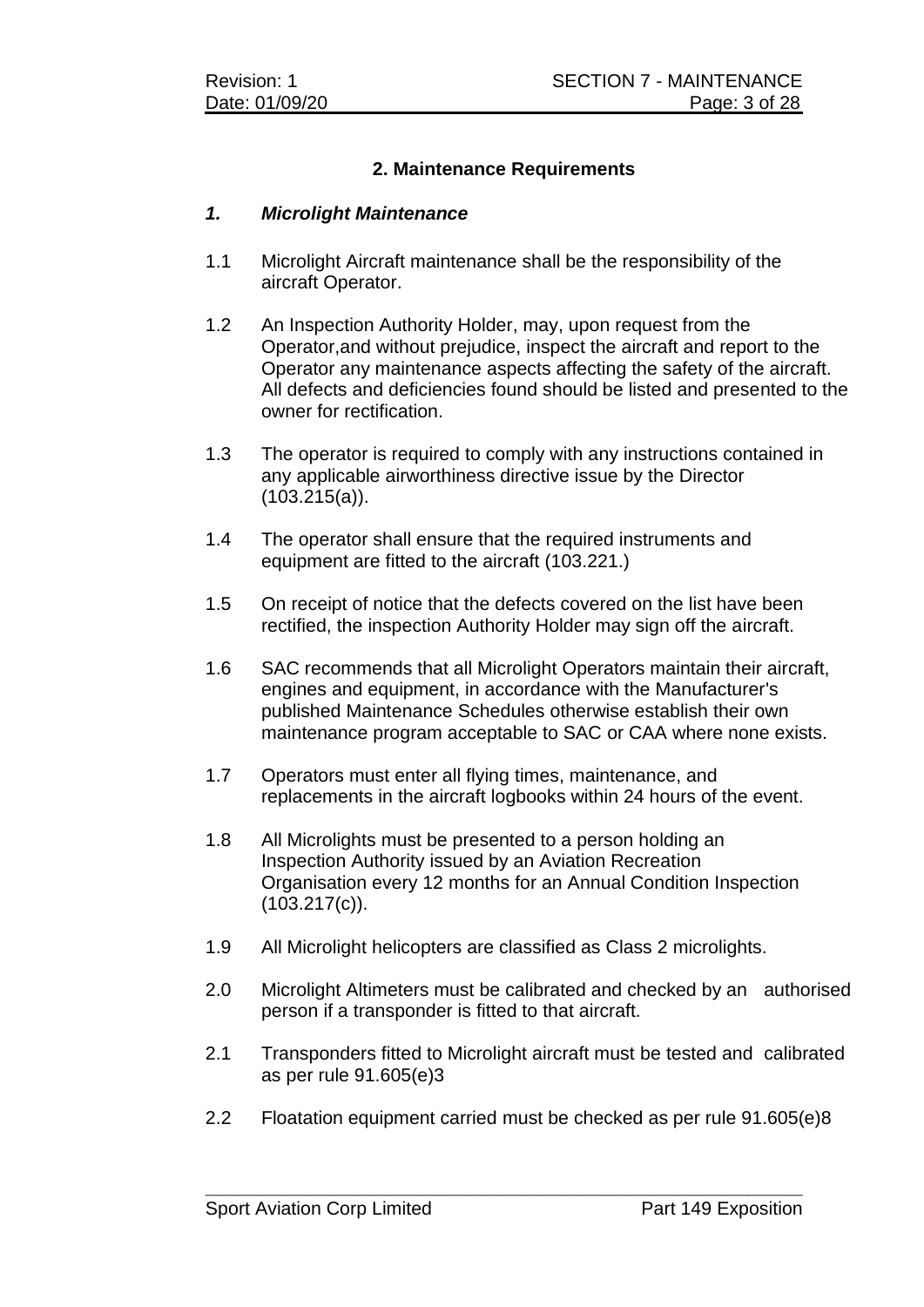# **3. Microlight Inspection Authority**

## *1. Microlight Inspection Authority*

1.1 Qualifications

A person wishing to hold a Microlight Inspection Authority with SAC must be a client in good standing and meet the following minimum-qualifications in order of preference:

- (a) Licenced Aircraft Maintenance Engineer; OR
- (b) Engineering Trade Certificate and microlight maintenance experience; OR
- (c) Considerable experience in the maintenance and repair of microlights; OR
- (d) Experience in building, repair and maintenance of amateur-built aircraft or microlights.
- 1.2 Minimum knowledge requirements
	- (a) A working knowledge of relevant Civil Aviation Rules 103 Subpart G.
	- (b) Knowledge of standard aircraft maintenance practices, repairs to structures and fabrics. (AC43.13-l A refers).
	- (c) Knowledge of materials used in microlights, their properties, equivalents and aircraft hardware.
	- (d) Knowledge of propeller construction, defects, repair and balancing.
	- (e) Knowledge of 2 and 4 cycle engines, carburettion, ignition, cooling, generation and installation in microlight aircraft;
	- (f) Knowledge of aircraft radio and aerial installation;
	- (g) Knowledge of modification procedure for microlight aircraft and effect of modifications on weight and balance, performance and structural integrity.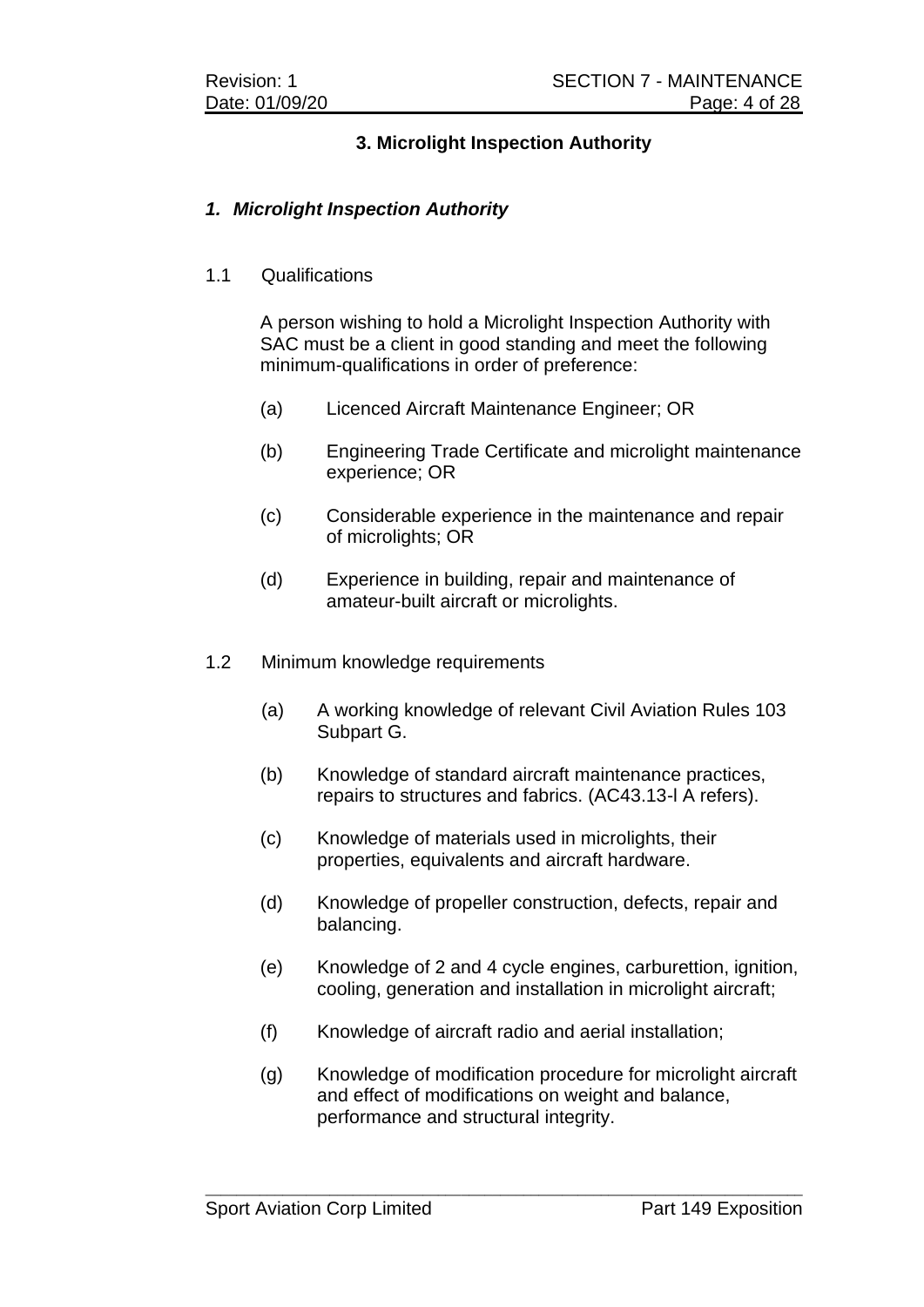- (h) In-depth knowledge of the Flight Permit validation procedure, and the responsibilities of being an inspector.
- (i) Familiarity with Part 43, Appendix C, as stated in Rule 103.217(d)(2).

# *2. Application Procedure*

- 2.1 Persons meeting the criteria set out above may apply to SAC for the granting of an Inspection Authority, using application form SAC Form 8.10.
- 2.2 Applicants should attach to this form any available supplementary evidence regarding qualifications or experience.
- 2.4 Applicants will be examined by the SAC Technical Officer against the qualifications and knowledge requirements on this page. Successful applicants will be place on the next induction course.
- 2.5 The SAC Board of Directors will screen the application together with the recommendations of the Technical Officer. If approved, the Board will allocate an Authority Number to be used on all Inspections carried out by the Authority Holder.

## *3. Training*

- 3.1 SAC may run engineer induction and refresher training courses as required for persons wishing to become Inspection Authority holders and for existing Inspection Authority holders.
- 3.2 SAC may also authorise an existing Inspection Authority Holder to supervise and provide on-the-job training for any new applicant.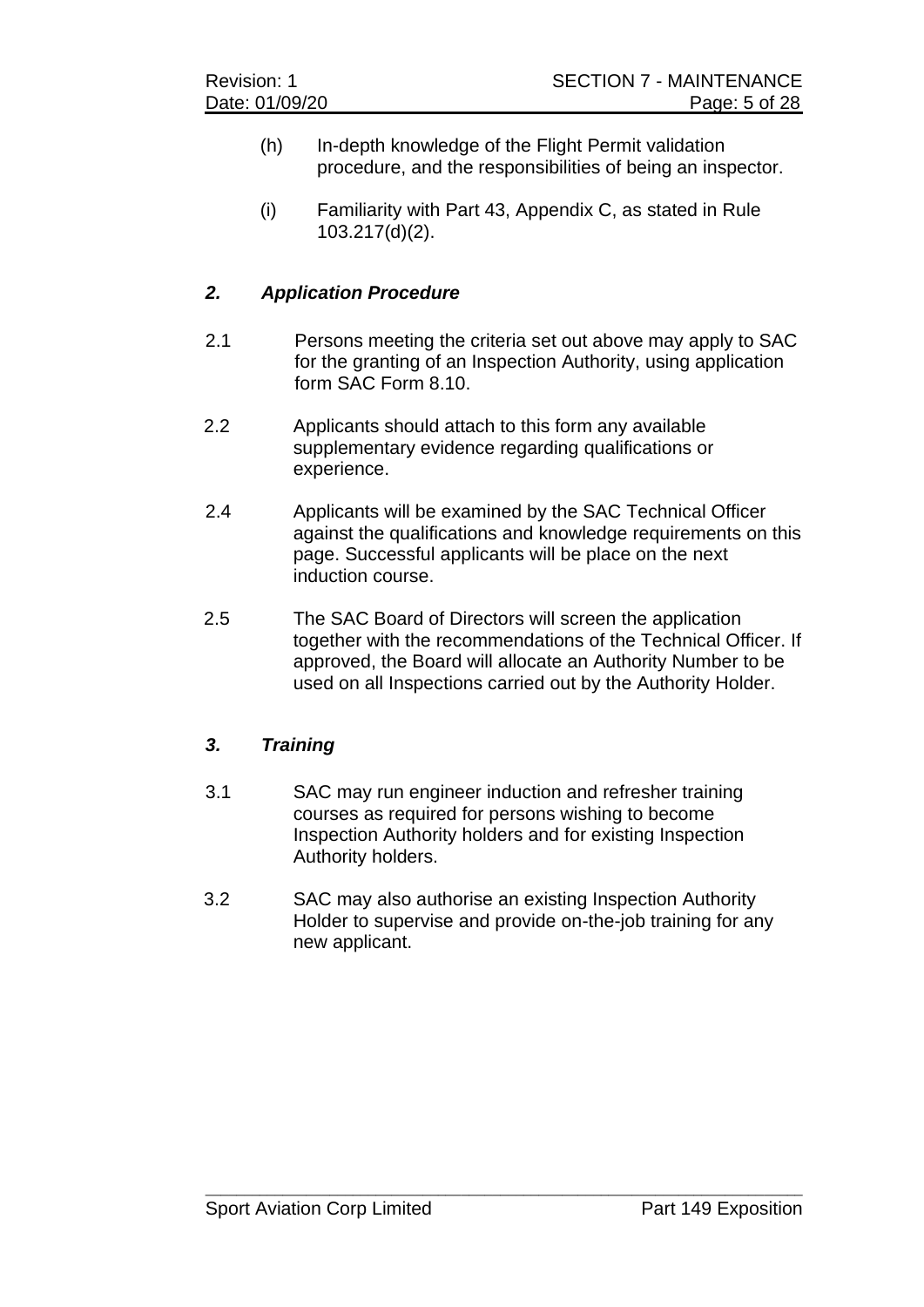## *4. Validity*

4.1 An Inspection Authority holder will remain valid, while they maintain a current SAC annual membership, subject to the SAC Technical officer, who may at any time, require a competency check be carried out or revokes their certificate at his/her discretion.

## *5. Aircraft Inspection Procedure*

- 5.1 When an aircraft is due for permit revalidation, the operator shall contact an Inspection Authority Holder and ensure the aircraft is presented for inspection in a clean condition located out of the weather on firm dry ground.
- 5.2 The Inspection Authority Holder must gain the operator's permission to gain access to the inner structure for inspection purposes.
- 5.3 The Inspection Authority Holder shall carry out the Annual Condition Inspection to SAC Form 8.81. This form is used for both Class one and class two aircraft. Circle which is applicable at the top of the form.
- 5.4 If the Inspection Authority Holder finds any defects or wear that is unacceptable, these items must be listed and handed to the operator who must be advised to take action to rectify the aircraft to an airworthy state.
- 5.5 Once the Inspection Authority Holder is satisfied the aircraft is airworthy, the Annual Condition Inspection form should be signed off and a certification sticker affixed to the aircraft in a prominent place adjacent to the point of entry.
	- (a) The sticker shall have the following information on it:
		- (i) Aircraft Registration
		- (ii) Date aircraft is due for next Annual Inspection
		- (iii) Signature, date, and number of the Inspection Authority holder.
- 5.6 Any defects found during the Annual Condition Inspection shall be reported to SAC on SAC Form 8.9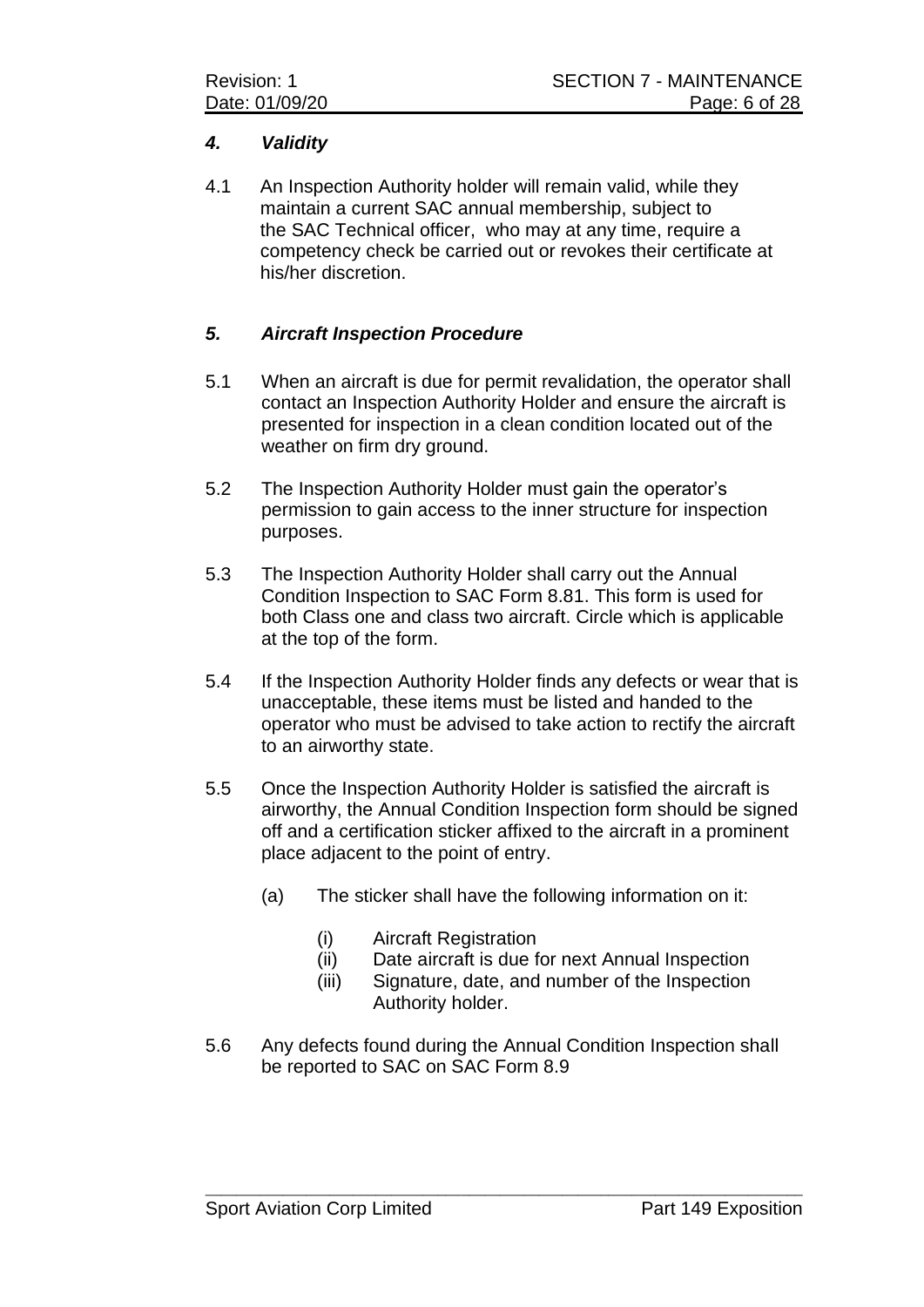| Revision: 1    |  |  |  |  |  |
|----------------|--|--|--|--|--|
| Date: 01/09/20 |  |  |  |  |  |

- 5.7 Any modifications that, in the opinion of the inspector, have an adverse effect on airworthiness should be treated as a defect and reported to SAC.
- 5.8 Modifications carried out on aircraft designed under BCAR Section 'S' or Transport Canada TP10141 should be supported by written evidence from the manufacturer or designer. If the operator cannot provide supporting evidence, the modification should be treated as a defect and reported to SAC.
- **Note:** SAC recommends that Inspectors do not carryout annual condition Inspections on their own aircraft when relinquishing for sale, due to possible contention with a new owner.

While the law does not prohibit Inspectors carrying out annual condition inspections on their own aircraft SAC feels it is advisable to have an independent inspection carried out by another SAC inspector.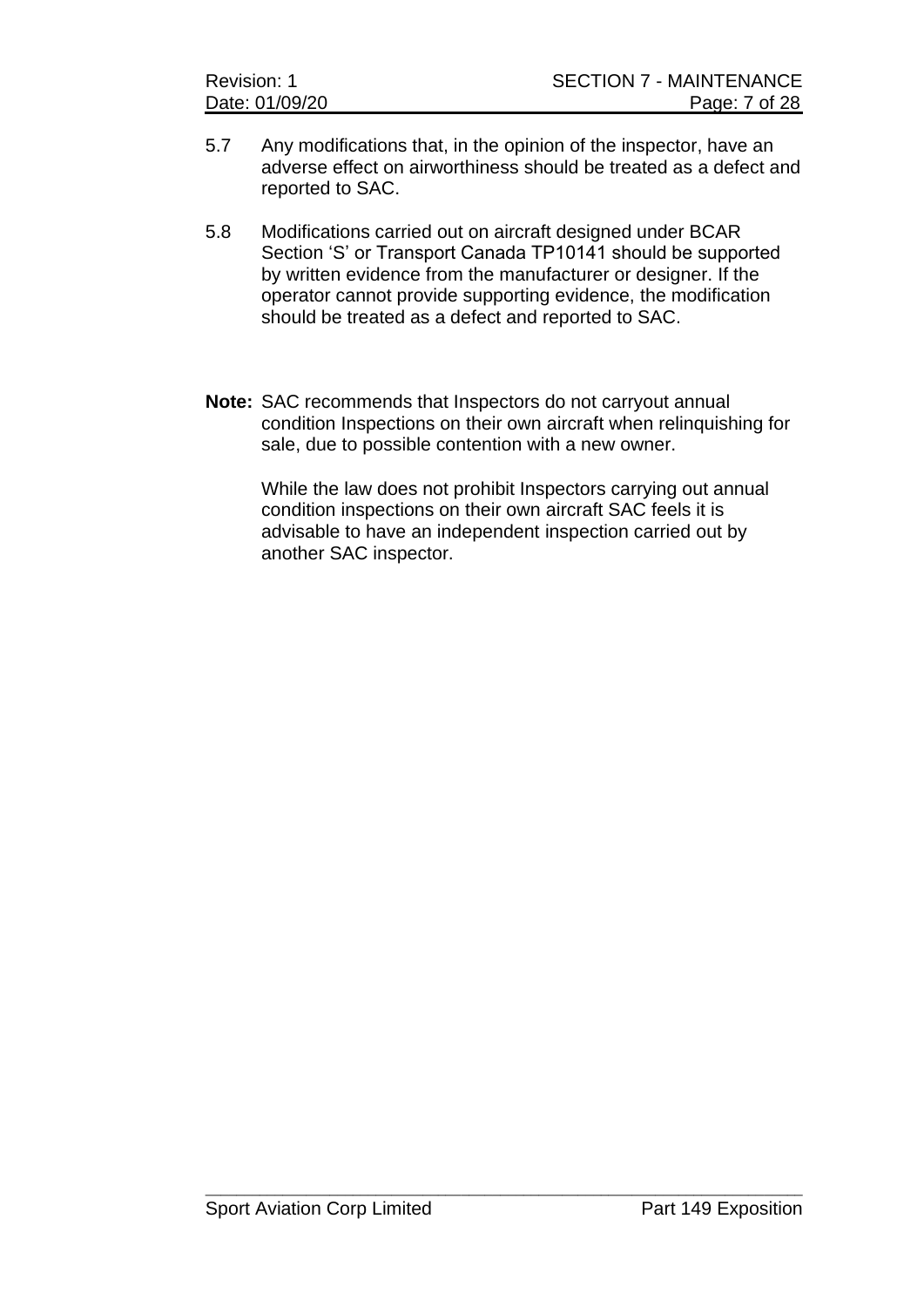# **4. Microlight Aircraft Modification**

## *1. Microlight Aircraft Modification*

For microlight aircraft accepted under other acceptable standards, refer to the standard for guidance regarding continued compliance.

> *Note.*- *Modification of Microlight Aircraft which conform to Transport Canada Aviation TP10141E requires written approval from the kitset manufacturer to ensure continued conformity with this standard.*

- 1.1 Any Class 2 Microlight that is modified in any manner that may adversely affect the airworthiness of the aircraft shall not be flown until the modification has been assessed and accepted by the SAC Technical Officer.
- 1.2 The procedure for acceptance of any modification for aircraft not requiring conformity to a published acceptable standard is as follows-.
	- (a) The aircraft owner requesting acceptance of a modification shall submit all relevant data, including photographs where possible, to the SAC Technical Officer with a request that the modification be accepted and enclosing the appropriate fee.
	- *(*b*)* The SAC Technical Officer will assess the modification, if necessary utilising qualified outside help, the cost of which will be chargeable to the aircraft owner.
	- (c) The Microlight will be inspected by the Technical Officer or an Inspection Authority Holder at the Technical Officer's request. The inspection Authority Holder or SAC Technical Officer may require a test flight programme of a specified duration before the modification is accepted.
	- (d) Where a flight test programme is specified, a Special Flight Permit will be issued for the duration of that programme by SAC. Upon satisfactory completion of the Flight Test Programme, the aircraft will be re-inspected by the Technical Officer or nominated Inspection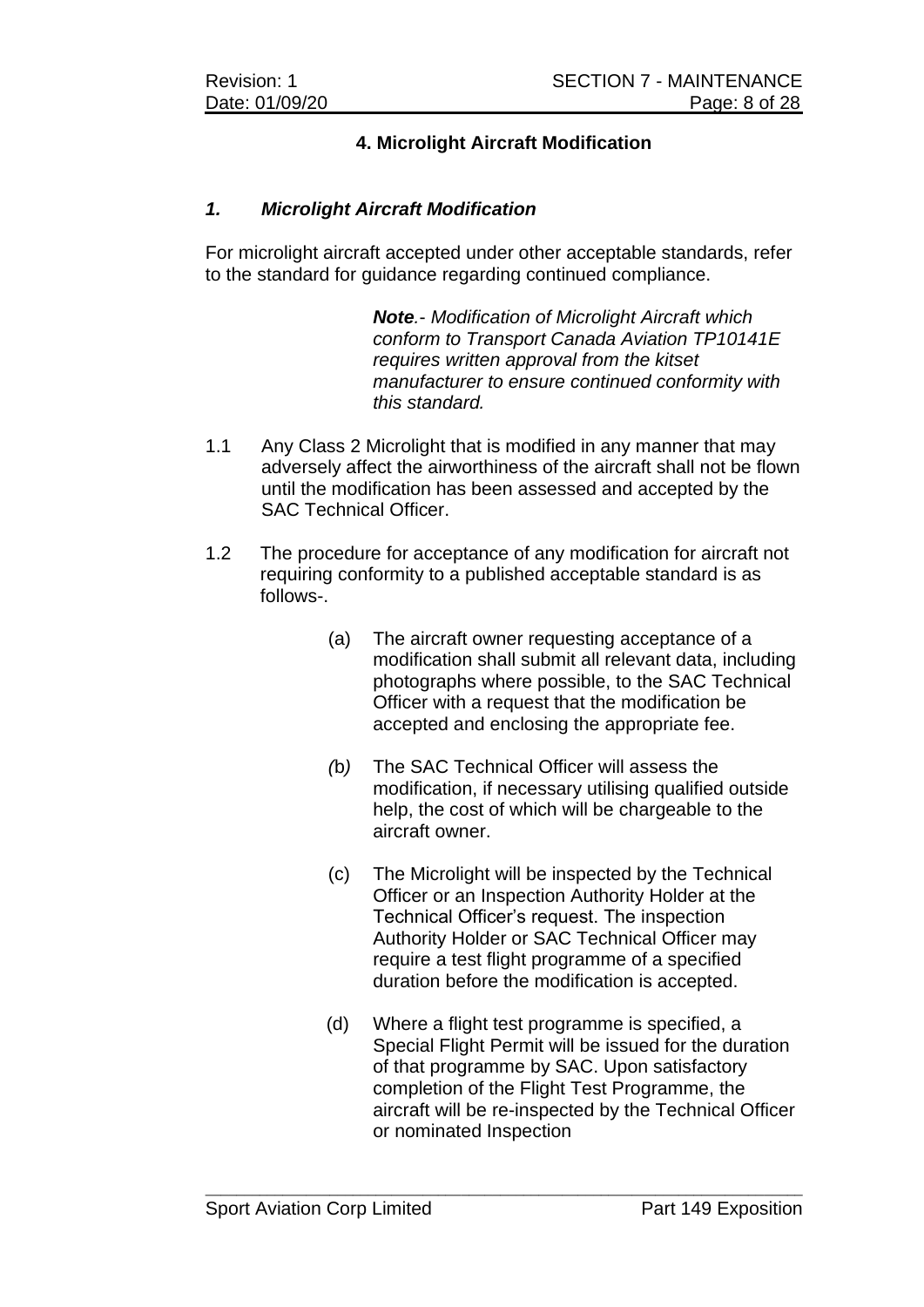Authority Holder and the modification accepted or rejected.

(e) Upon acceptance of a modification SAC will notify the owner and, in the case of a Class 2 Microlight, will re-validate the Flight Permit for a further oneyear period.

> **Note:** Aircraft owners should be advised to submit their proposed modification for assessment and acceptance before commencing modification work on their aircraft.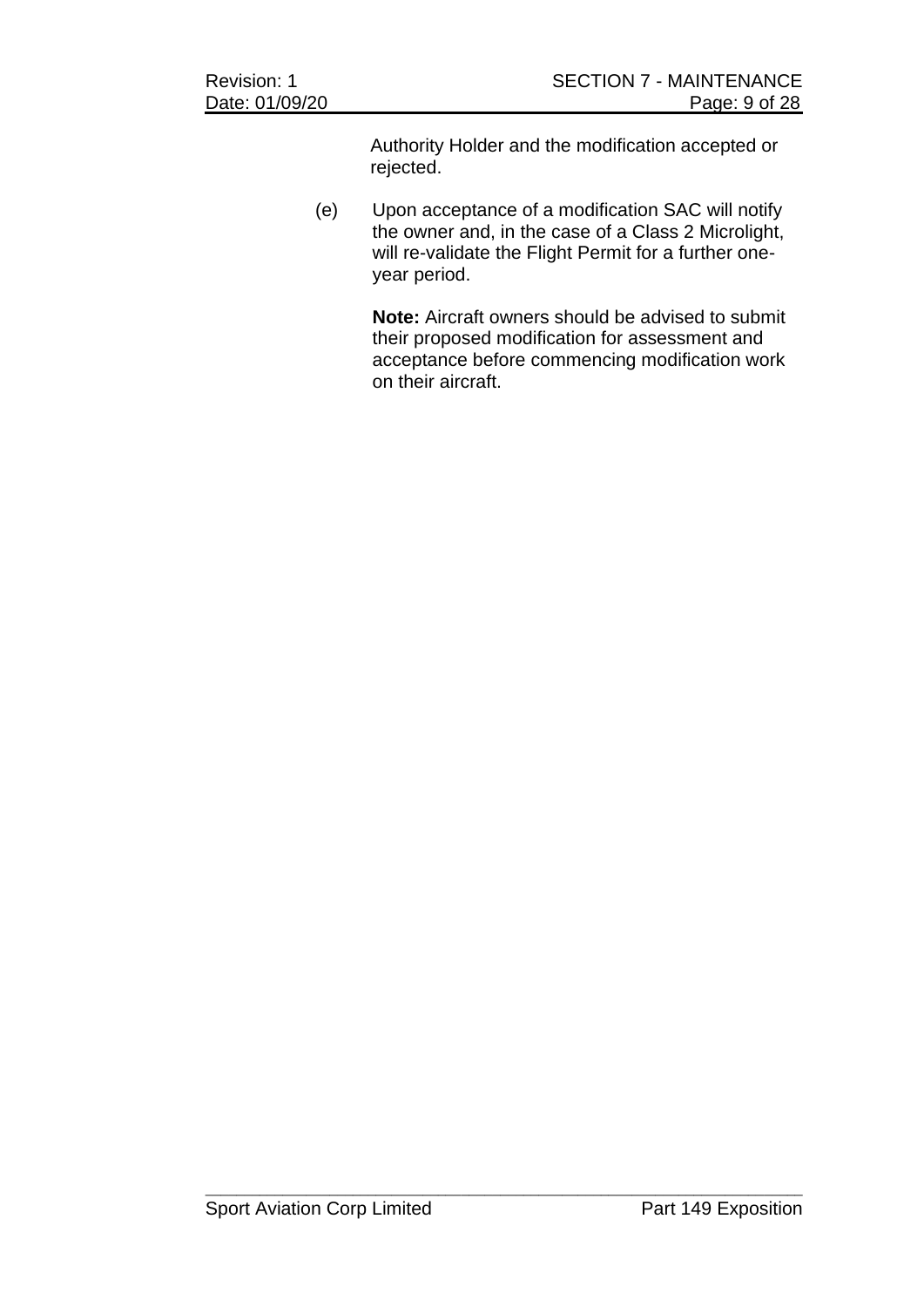## **5. Defects**

## *1. Defects*

- 1.1 Details of Microlight Defects may be submitted to SAC by any operator.
- 1.2 Reports shall be made on the Defect Reporting Form SAC 8.9 contained in the Forms Section of the Manual. Defect Reports should be brief and concise, and should be submitted within 1 month of the occurrence.
- 1.3 This is a Mandatory Reporting Scheme, designed to advertise to other Microlight operators any safety related matter involving the maintenance or operation of Microlight Aircraft, or other defects that individual operators have experienced and consider it advantageous that other operators be aware of.
- 1.4 Defects reported by this method will be assessed by the Technical Officer and Board of Directors, as part of their Meeting Agenda. If warranted, SAC. will publish them in the Official Medium. In any case, a monthly summary of Reports received will be forwarded to the Director, Civil Aviation Authority.
- 1.5 Defect Report details will be recorded by SAC. and will be held by the Company Secretary. Reports will be analysed when necessary to determine trends detrimental to safety, in accordance with the procedure.
- 1.6 It should be noted that the submission of this form to SAC. does NOT absolve the operator from compliance with any requirement in the Civil Aviation Act with respect to the notification of Aircraft Accidents.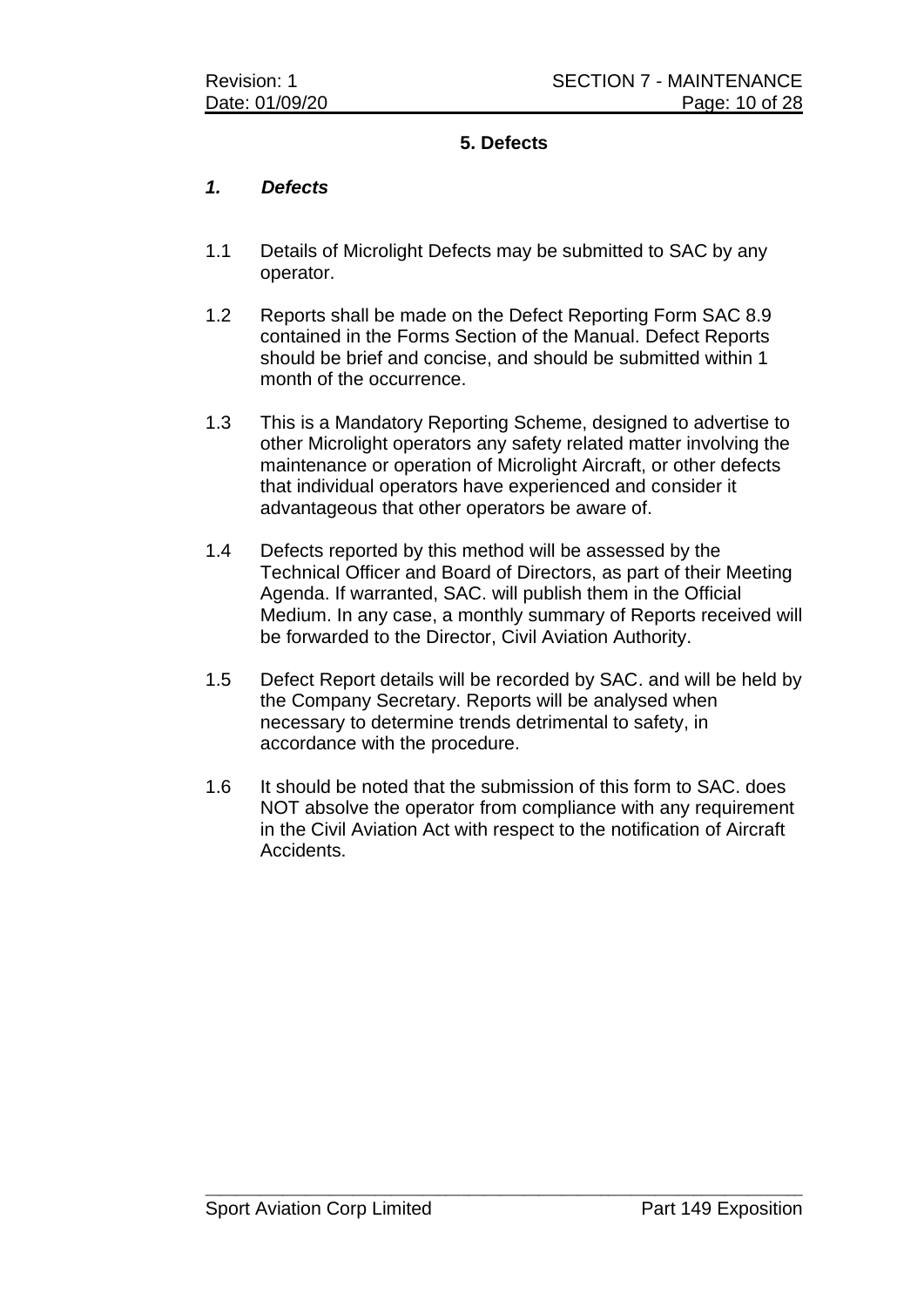# **6. Safety Directive & Airworthiness Directive Compliance**

## *1. General*

- 1.1 From time to time CAA and SAC may issue an Airworthiness Directive or Safety Directive when it is known that a defect affecting flight safety is occurring in an aircraft. This information may originate overseas or in New Zealand based on defect reports submitted to CAA or SAC.
- 1.2 All Airworthiness Directives will originate from CAA while Safety Directives will originate from SAC or another Part 149 Organisation.
- 1.3 SAC will publish Airworthiness Directives and Safety Directives in the Official Medium.
- 1.4 It shall be the operator's responsibility to comply with an Airworthiness Directive or Safety Directive.
- 1.5 A Microlight aircraft that is not in compliance with an applicable Airworthiness or Safety Directive shall not be flown.
- 1.6 Class 2 Microlight compliance with Airworthiness Directives and Safety Directives shall be checked upon the annual revalidation of the Flight Permit.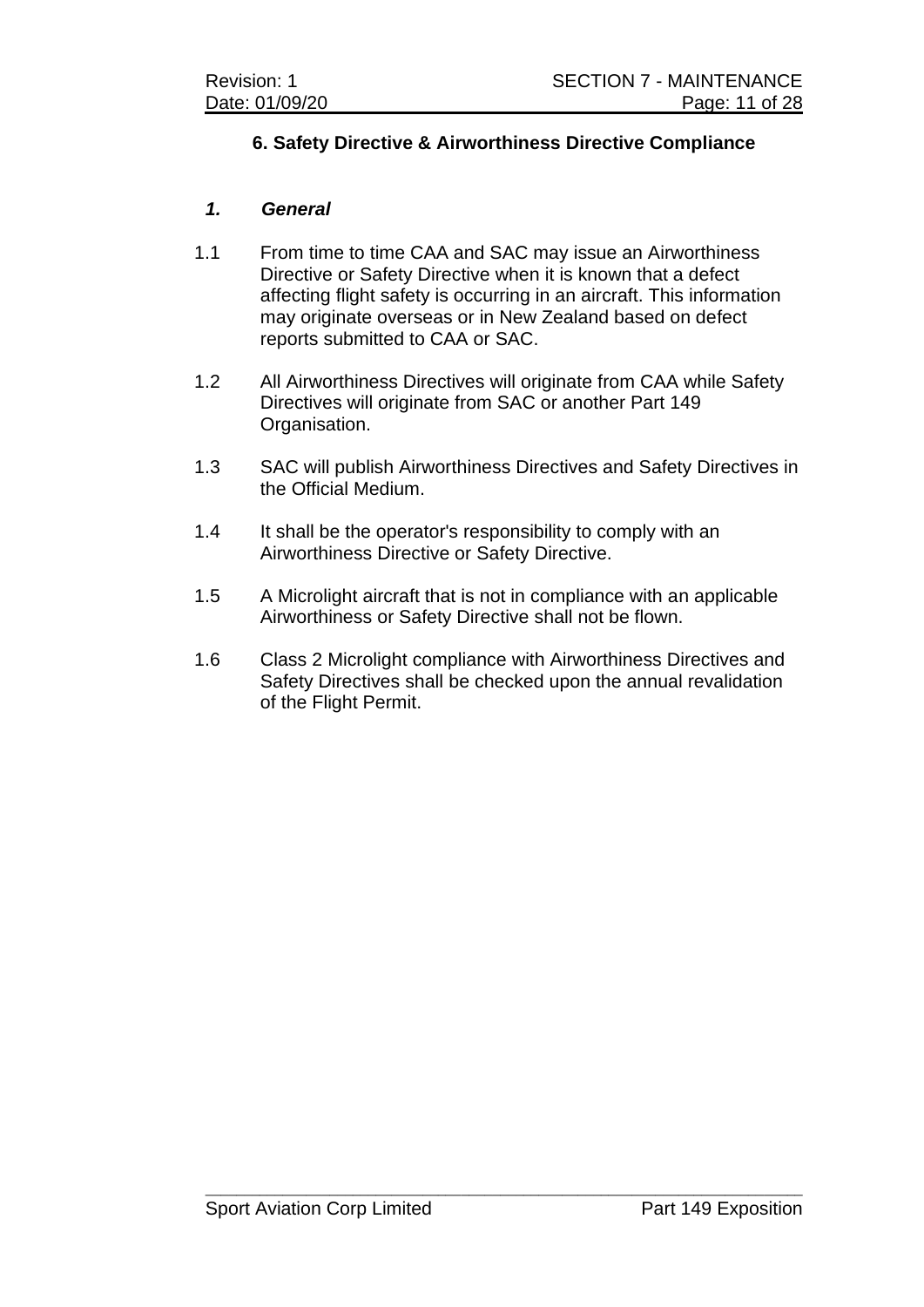### **7. Service Bulletin or Aircraft Change Assessment and Dissemination**

### *1. General*

- 1.1 SAC will approach New Zealand Manufacturers and Importers of aircraft and equipment for subscriptions for Service Bulletins or Aircraft Change Notifications.
- 1.2 Service Bulletins will be assessed by the Technical Officer and the Board of Directors, and, if warranted, SAC. will publish them in the Official Medium.
- 1.3 It shall be the operator's responsibility to comply with the Service Bulletin.
- 1.4 In the case of Service Bulletins classified as MANDATORY by the Manufacturer, Class 2 Microlight compliance will be checked upon revalidation of the Flight Permit document.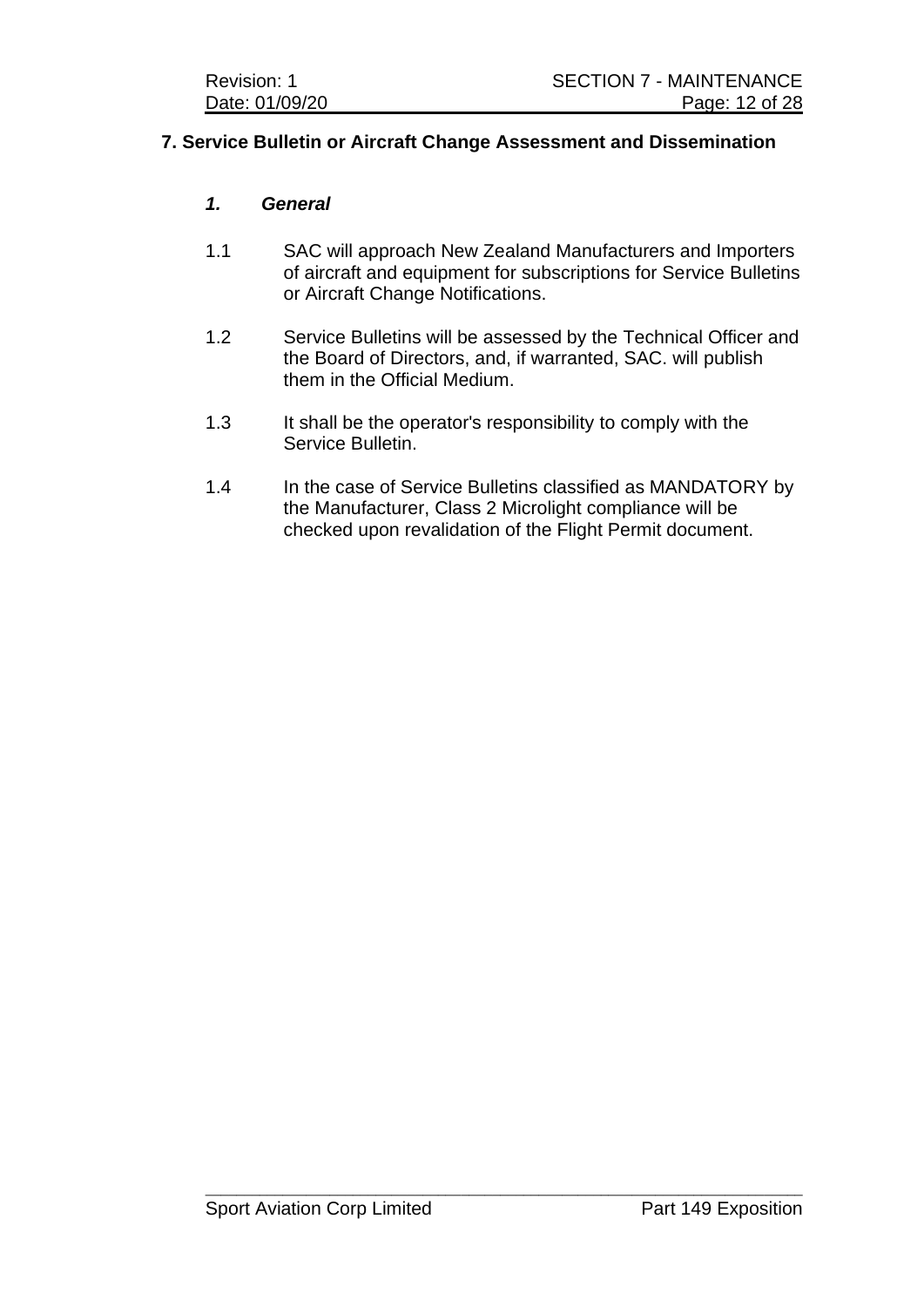# **8. Microlight Type Acceptance**

## *1. Class 1 Microlight*

1.1 SAC is responsible for acceptance and clearance of the design. Class 1 Microlight Aircraft are not subject to a Flight Permit, but must still be registered using Form CAA 24103/02 and are subject to an annual condition inspection report.

#### *2. Acceptance procedure*

- 2.1 For the first of a new type of Class 1 Microlight, the owner must submit to the SAC Board of Directors:
	- (a) sufficient documentary evidence in the form of designs or specifications that the Microlight conforms to the definition of a Class 1 Microlight; and
	- (b) a written request for acceptance, PRIOR to application to the Civil Aviation Authority for Registration.
- 2.2 The SAC Technical Officer may request an Inspection Authority Holder to physically inspect the aircraft and provide written verification of conformity of the aircraft to SAC.
- 2.3 In the case of Microlights certified in another country acceptable under CAR Part 103, the Owner must produce verification from the relevant Civil Aviation Authority or the Manufacturer that such certification exists and has been complied with.
- 2.4 Certification from the operator will be required that the aircraft is built in accordance with the Manufacturer's instructions.
- 2.5 SAC will verify conformity to the definition and confirm such verification to the operator, who should submit the SAC acceptance document along with the Registration Application to CAA.
- 2.6 Where a hang-glider wing is to be used in the group, microlight configuration verification shall be sought for the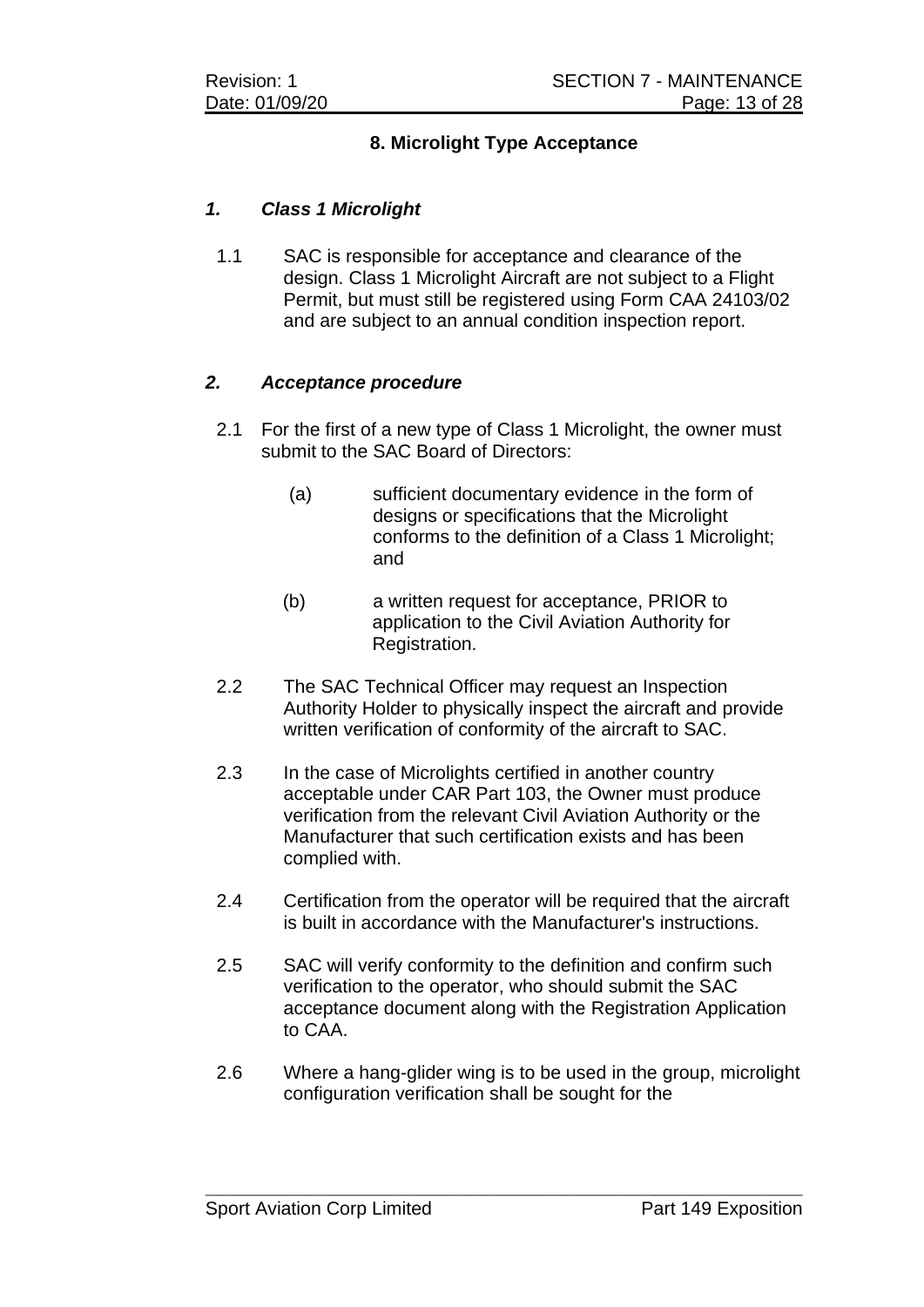specific wing from the Hang-Gliding and Paragliding Association as being a satisfactory combination for flight.

2.7 Class 1 Microlights are subject to an annual inspection of condition. SAC Form 8.81 or 8.11 (Class 1 Aircraft) is to be used for this purpose. On meeting the requirements of the inspection, a serialised Inspection Validity Sticker valid for one year will be attached to the airframe in a prominent position.

# *3. Class 2 Microlights*

- 3.1 CAA is responsible for acceptance and clearance of the design of Class 2 Microlight Aircraft but may delegate the pre-certification inspection from time to time to SAC.
- 3.2 Class 2 Microlights are subject to a Microlight Flight Permit document, which is issued for the life of the aircraft, and revalidated annually by an inspection of the aircraft conducted by an Inspection Authority Holder.
- 3.3 No person shall fly a class 2 Microlight aircraft unless a valid flight permit has been issued.
- 3.4 Any changes of engine or propeller different to the details printed on the flight permit deems that permit invalid and the aircraft must not be flown until a new flight permit has been issued.
- 3.5 A Microlight Flight Permit may only be issued if the aircraft has had Registration Marks allocated by CAA as described in this Manual, has been inspected for Conformity with the Type Design, and the standard of workmanship checked as satisfactory by an SAC Inspector.
- 3,6 The Microlight Flight Permit document must be carried on the aircraft at all times, in a place accessible for inspection.
- 3.7 Class 2 Microlight aircraft are required to complete an Annual Condition Inspection Annually. This inspection is carried out by an Inspection Authority Holder to SAC Form 8.8
- 3.8 On meeting the requirements of the inspection a serialised Inspection Validity Sticker valid for one year will be attached to the airframe in a prominent position.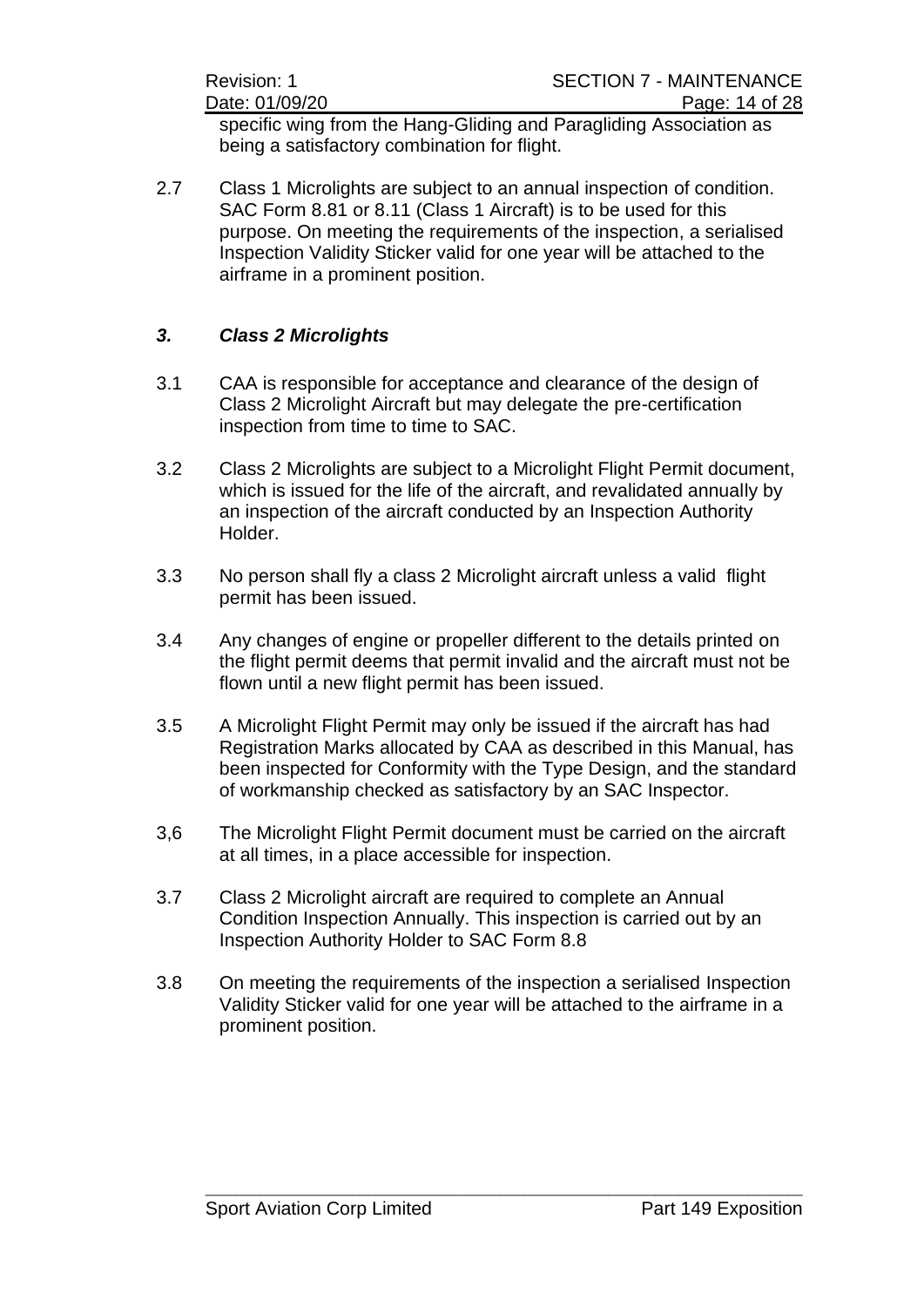- 3.9 Inspection Authority Holders should have to hand such information pertaining to the Microlight Aircraft or Rotorcraft being inspected as SAC may issue from time to time.
- 3.10 Microlights must have a certificate of registration under part 47 CAA rules and meet basic low performance and momentum parameters acceptable to the director.
- 3.11 Endurance testing is required for new Microlight aircraft. The time period is based on how it was constructed. See (CAA rule 103.211).
- 3.12 After the endurance testing the pilot in command must enter the appropriate details as per (CAA rule 103.213) in the aircraft logbook.
- 3.13 Placards required on class 2 Microlight aircraft include:

-Certificated or design gross weight which ever is lesser.

-Maximum and minimum payload for the aircraft.

-Passenger warning – "This aircraft does not require an airworthiness certificate"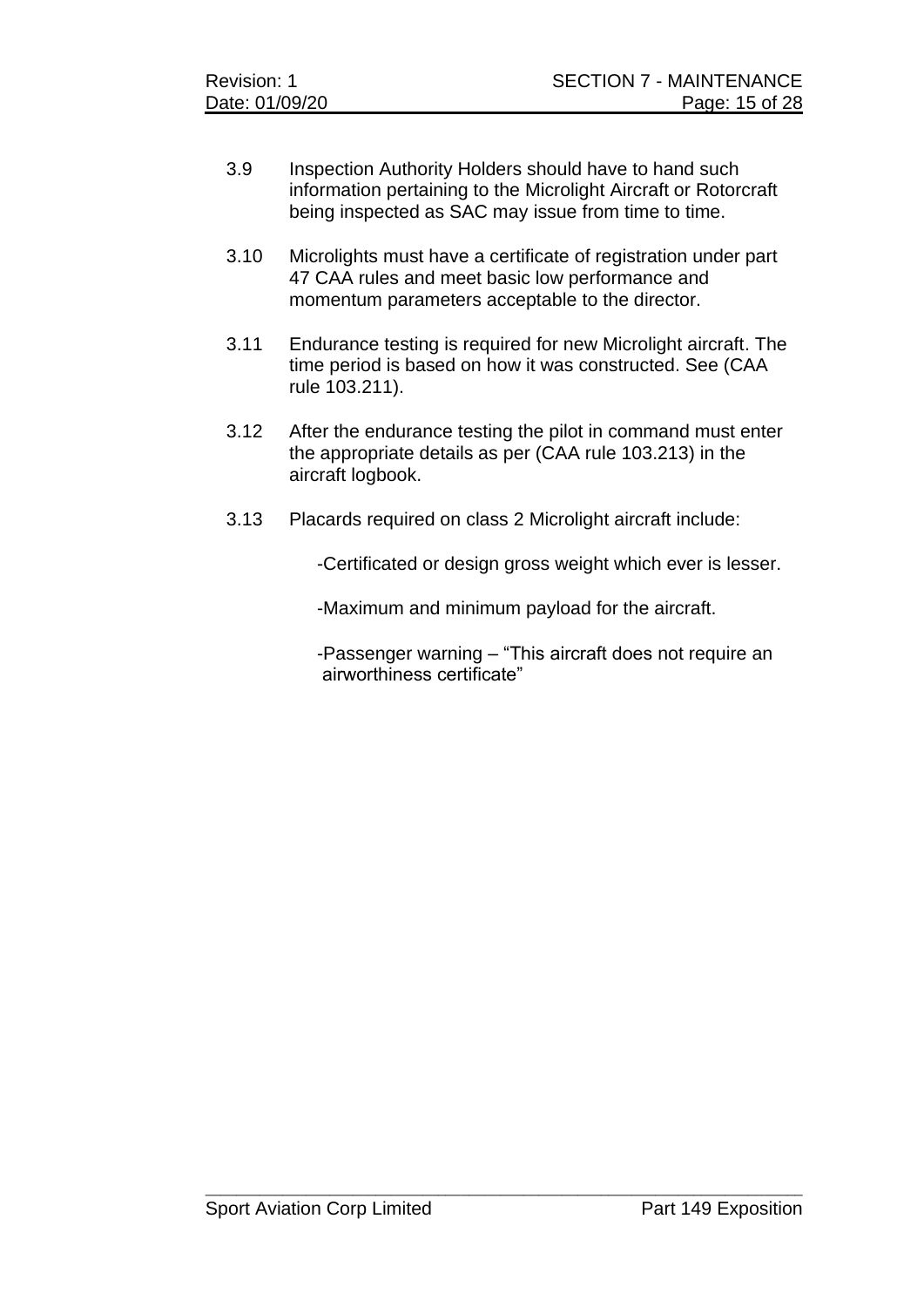# **9. Hanglider Towing Aircraft**

### *1. Aircraft equipment and requirements.*

- 1.1 The Microlight aircraft must be equipped with a towing installation enabling the tow pilot to release the tow rope at any time, comprising a tow hook and attachment assembly which meets the aircraft design standard.
- 1.2 The towing aircraft must have a rear vision mirror
- 1.3 The towing aircraft must have a tow line which has a weak link incorporated at the tow plane end with a breaking strength of not more than a 100kgs.
- 1.4 The hang glider must be equipped with a quick release mechanism for hang glider pilot activation with a simple and positive releasing action with tow rope loads of up to 100kgs rearward from the tow hook within a cone of 45 degrees upwards, 30 degrees downwards and 30 degrees sideward.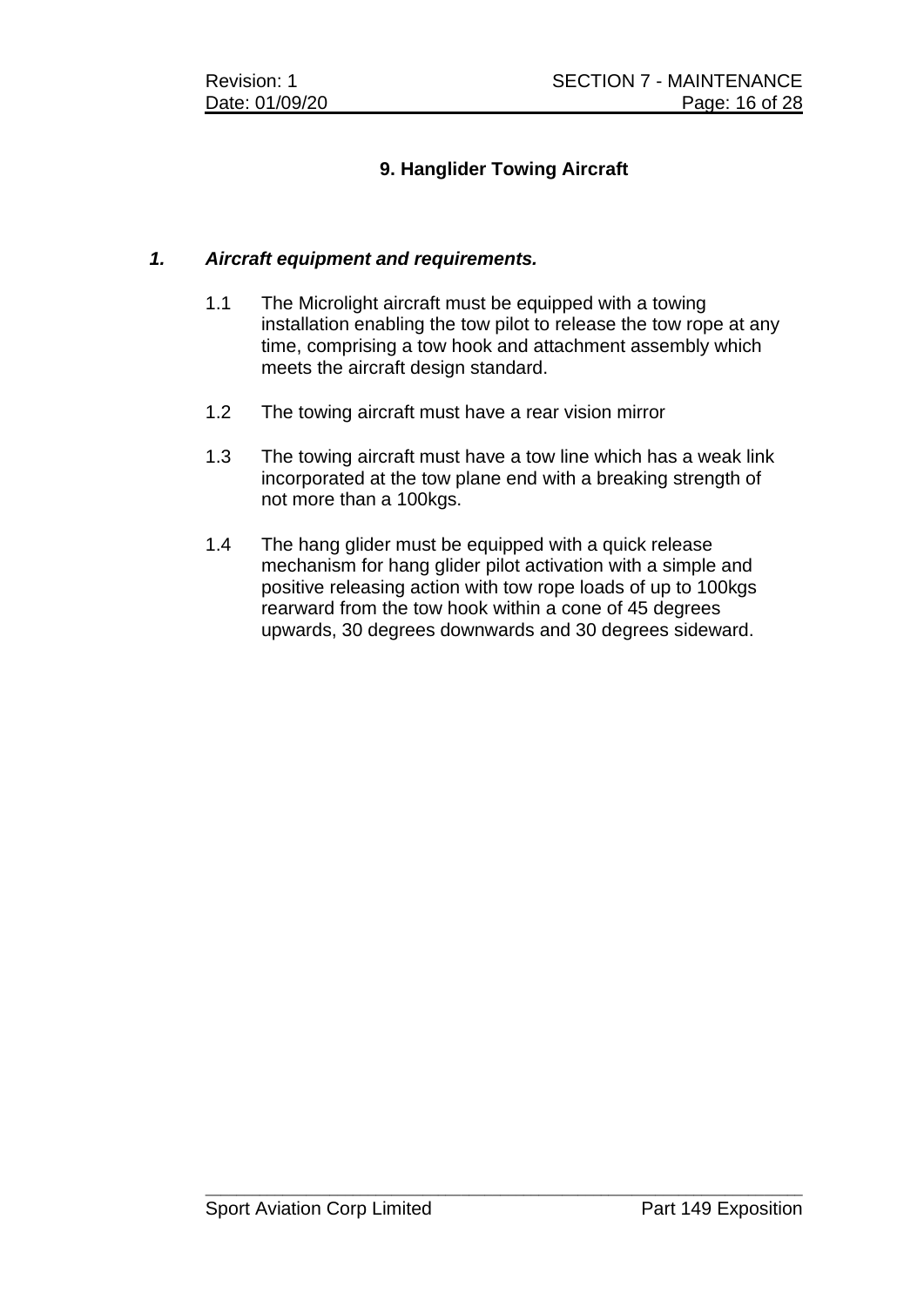## **10. Engine On Condition escalation program**

### **1. General**

On condition maintenance is a preventative process that allows deterioration of components by monitoring those components for their continued compliance with a required standard. The continued satisfactory operation of the structure or component may be determined by inspection, operation, or examination in-situ without detailed dismantling. The necessity to service, recondition, overhaul, or repair is made dependent on the condition.

On condition maintenance should include the assessment of pilot monitored performance, functional checks, and scheduled maintenance, and use circumstantial servicing's to carry out opportunity assessments of components. The circumstantial assessments result from other component failures, routine component replacement due to life limitations, and from accidents.

**Note:** 'Circumstantial' is understood in this context to be 'unscheduled event-driven maintenance'.

For Part 103 aircraft this program makes provision for aircraft engines and their associated components to continue operation beyond manufacturer's recommended TIS or calendar life provided they can be shown to be performing to previously established performance or wear limits.

It also provides for engines without a manufacturer's maintenance schedule or TIS/calendar life limits to enter the program and be maintained and monitored to a common set of standards across the Part 103 fleet.

## **2. Authorising IAs**

2.1 SAC will appoint Authorising IAs who may inspect and sign off engines to enter this program. They will also specify the routine maintenance schedule and performance and wear limits appropriate to the engine. These Authorising IAs must have the confidence of the Part 149 organisation, and proven experience with the engine types they sign off. They are the gatekeepers into this program.

The **aircraft operator** may then operate the aircraft, following the specified maintenance schedule, measuring and recording the performance/wear measurements.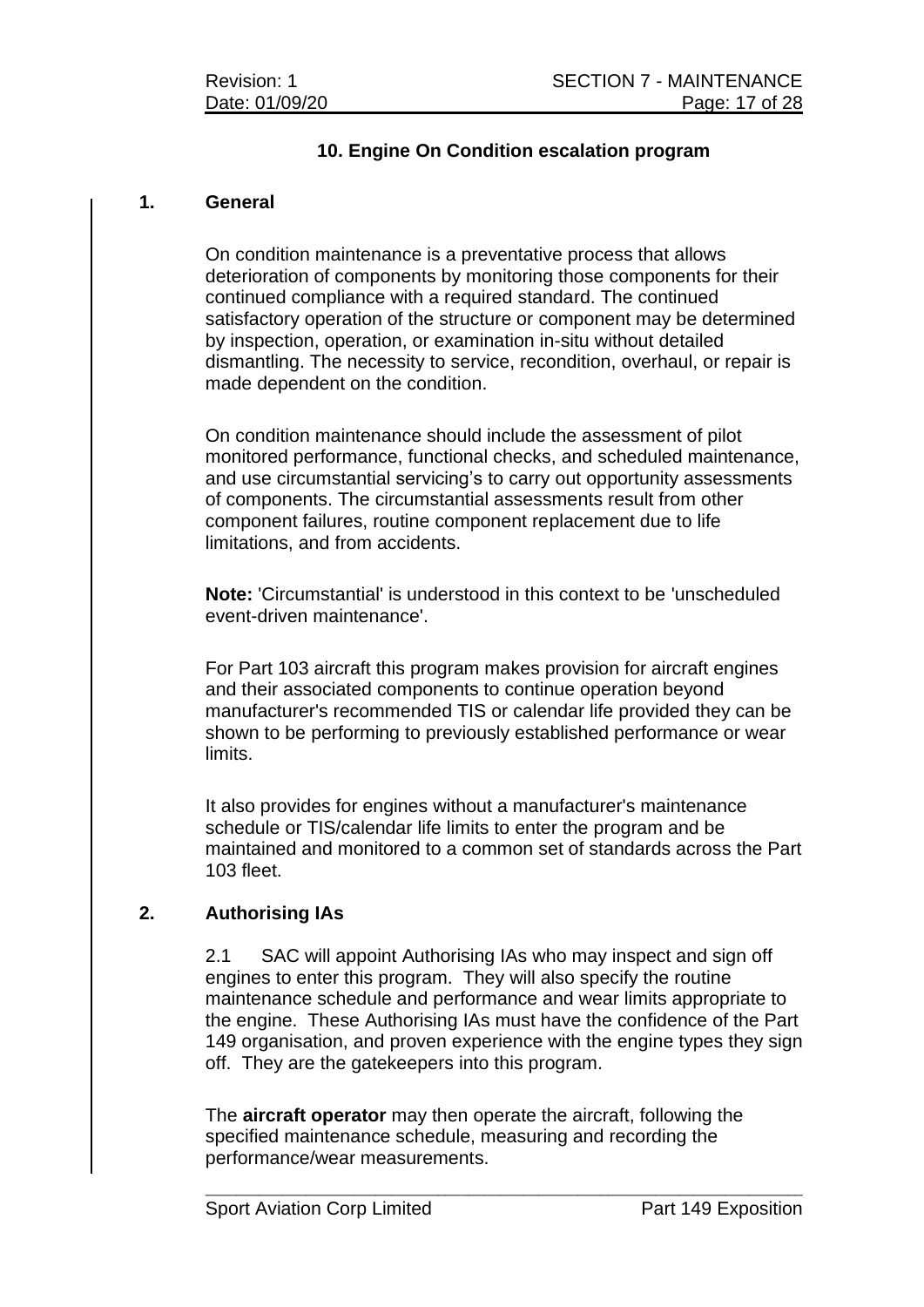## **3. Annual Inspection of On Condition program**

3.1 Following entry to an 'On Condition' program, the aircraft must continue to be subjected to an **annual inspection** by an IA, who must be satisfied from the maintenance records and by direct inspection that all necessary maintenance has been carried out and the engine performance/wear is within the specified limits and can reasonably be expected to perform to specification for the next maintenance period.

#### **4. Insurance considerations**

4.1 Some insurers may require that the manufacturer's maintenance schedule be strictly followed, or may impose a premium or excess for engines operating under an on-condition program beyond manufacturer's limits. It is advisable to check with your insurer before entering this program.

#### **5. Routine maintenance requirements**

- 5.1 All engines must be under a routine maintenance schedule as specified by the Authorising IA, with key items being measured, inspected, adjusted or replaced at periodic intervals.
- 5.2 These items will typically be consumables and components that wear with time and use (oil, fluids, filters, plugs, points, rubbers, hoses, valve clearances, etc). The intervals for each component should be selected such that inspections and replacement will occur well before the expected life of each component.
- 5.3 These schedules will typically cover 25/50/100 hour checks as well as annual items.
- 5.4 If a manufacturer's maintenance schedule exists, it must be used as a basis.

Appendix 1 lists some prototype routine maintenance schedules. These are indicative only- more detailed schedules will be developed by SAC as required.

5.5 If a component is scheduled for replacement, but on inspection shows no sign of degradation and can reasonably be expected to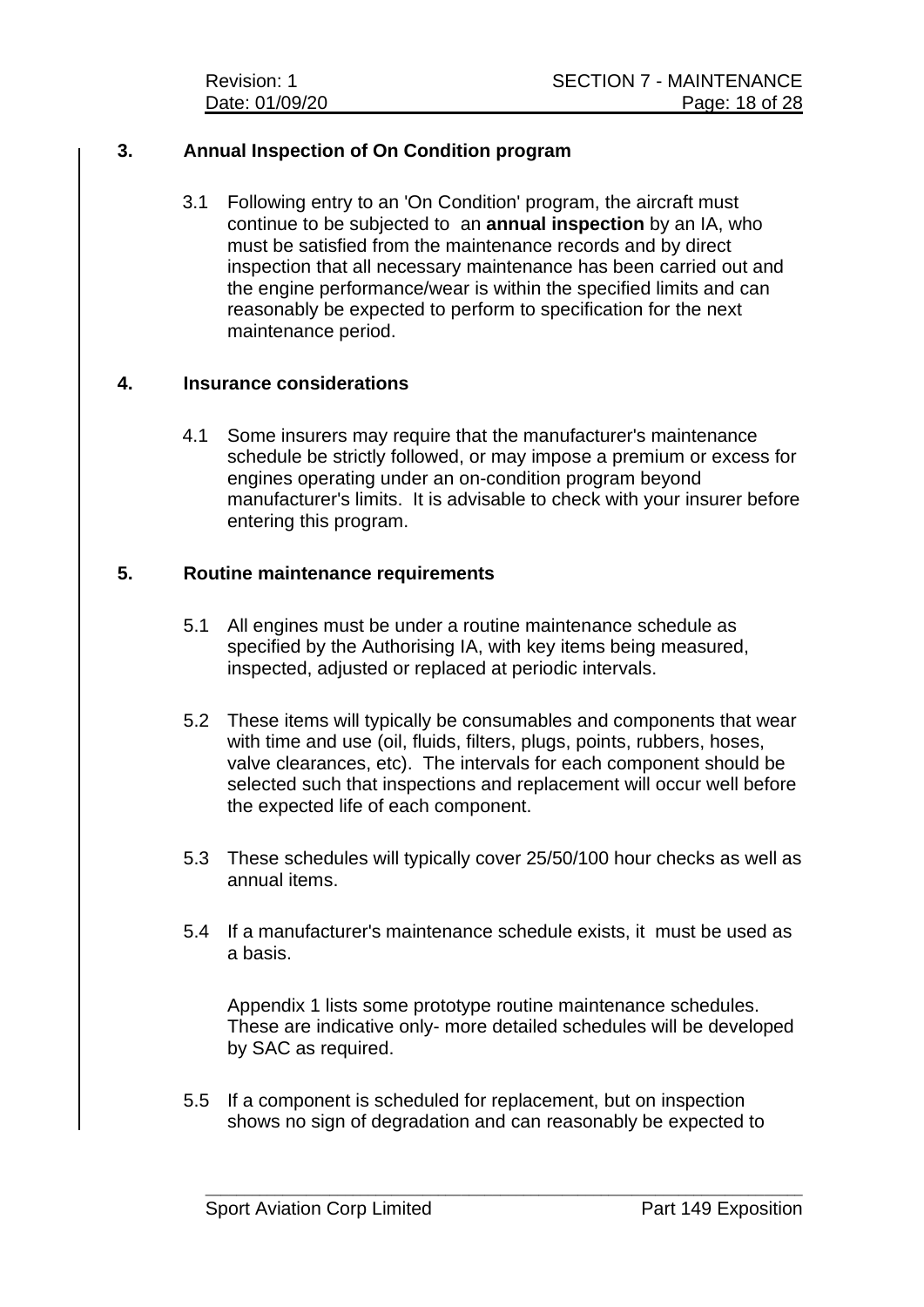perform to specification for the next inspection interval, it may be returned to service.

5.6 Maintenance activities, measurements and refit/replace decisions must be recorded in the engine log for review by the IA at annual inspection time.

## **6. Components with finite life**

6.1 Components identified by the manufacturer as having a finite life must be replaced as specified, unless there is a manufacturer's approved test which monitors performance or wear and can reliably detect or predict the onset of accelerated degradation or failure. Such tests and exclusions must be documented in the on-condition maintenance schedule.

# **7. Establishing baseline performance**

- 7.1 The condition of an engine can be reliably monitored by identifying critical parameters and wear points, and tracking them through the life of an engine to detect and predict any impending degradation or failure.
- 7.2 The routine maintenance schedule should identify those critical parameters and their wear limits appropriate to the engine installation, and those measurements be recorded in the engine maintenance log.
- 7.3 In most cases the engine manufacturer will have published performance parameters and critical wear limits- these must be used where available.
- 7.4 It is recommended that these baseline measurements be taken from new to establish a robust baseline and history of engine performance.
- 7.5 For older engines the preceding 100 hours of measurements will be used to establish baseline performance. If such data is not available, the baselines should be established from similar aircraft/engine/propeller installations.

Appendix 2 lists some prototype baseline performance parameters and wear limits. These are indicative only- more detailed schedules will be developed by SAC as required.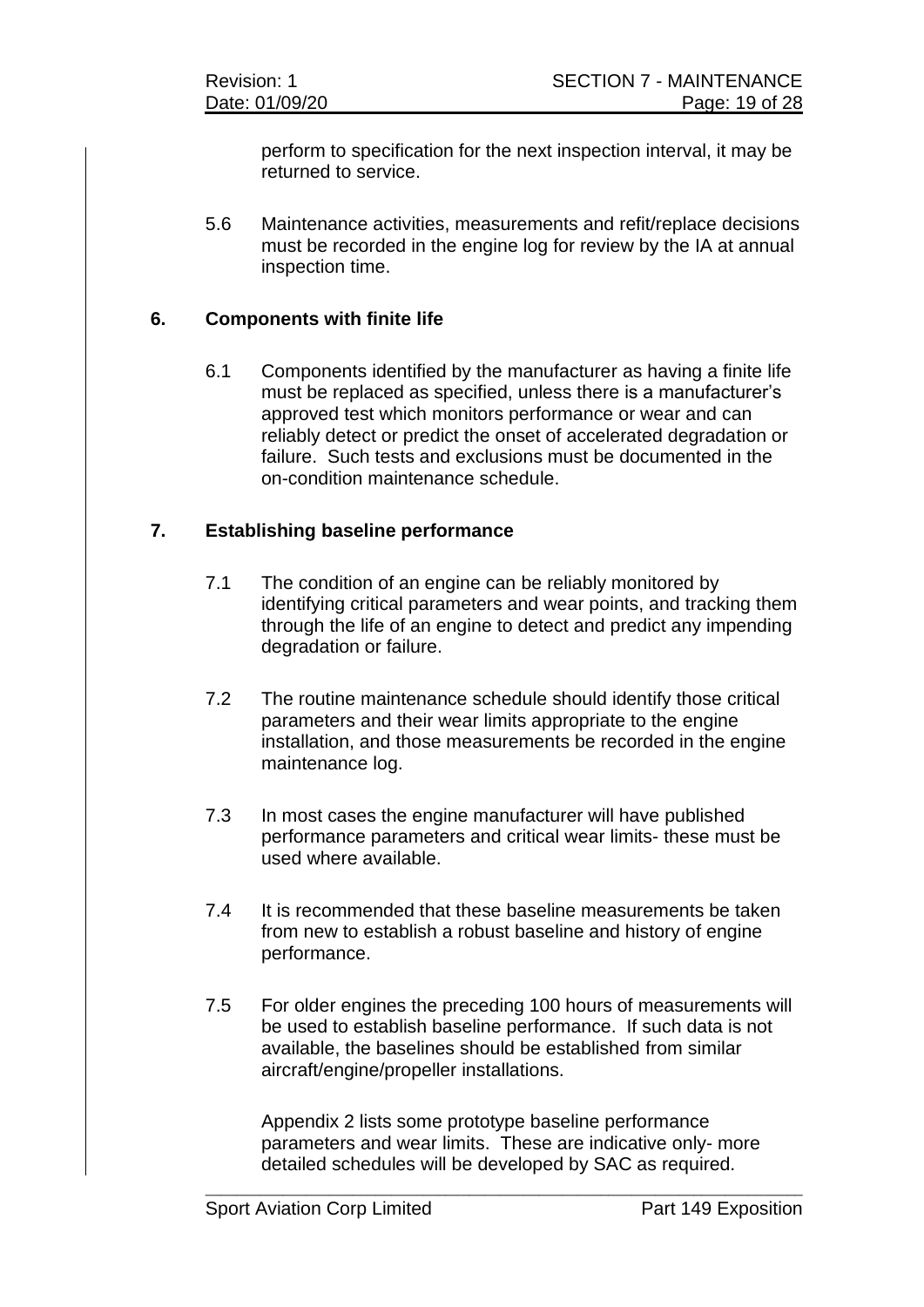## **8. Entering the 'on condition' program**

The Authorising IA is the gatekeeper into the program.

To enter the program the Authorising IA must-

- 8.1 review the maintenance history
- 8.2 perform a thorough 100 hour level inspection of the engine
- 8.3 satisfy him/herself of the airworthiness of the engine and its components
- 8.4 specify the appropriate maintenance schedule and performance/wear limits for the engine
- 8.5 check conformance to those specified performance/wear limits and if acceptable, sign the engine off to enter the program using the On-Condition Approval form
- 8.6 Record in the aircraft and engine logbook that the engine is now running on-condition
- 8.7 affix a decal in clear view of the passenger stating "WARNING The engine in this aircraft is running on-condition in accordance with the SAC On Condition Maintenance Programme"
- 8.8 a copy of the On-Condition Approval form and the specified maintenance schedule and performance/wear limits must be kept with the engine logbook, with a copy sent to SAC and one held by the Authorising IA.

## **9. Commercial operations exclusion**

9.1 Aircraft used for hire or reward, including private aircraft placed on line for casual use, are excluded from this program. Private or club owned aircraft operations only.

#### **10. Engines with undocumented history**

An aircraft engine that has an unknown or poorly documented maintenance history must first be assessed on its present condition and reliability before entering the program.

The steps required are - The Authorising IA must

- 10.1 review the maintenance history (if available)
- 10.2 perform a thorough 100 hour level inspection of the engine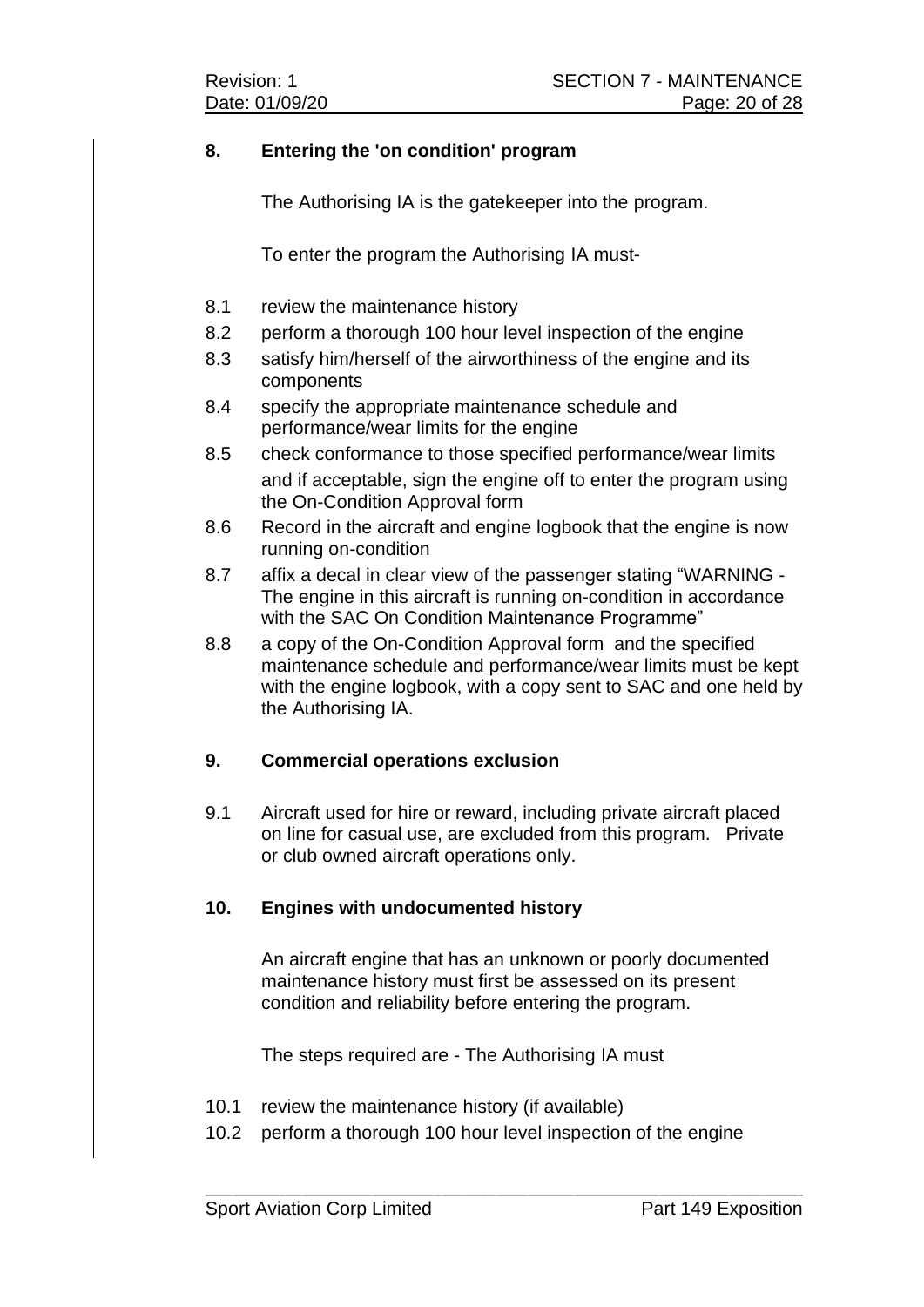- 10.3 satisfy him/herself of the airworthiness of the engine and its components
- 10.4 specify the appropriate maintenance schedule, performance/wear limits for the engine
- 10.5 authorise an endurance test schedule as per 103.211

On completion of the endurance testing the Authorising IA must:

- (i) repeat a thorough 100 hour level inspection of the engine
- (ii) check conformance to the specified performance/wear limits
- (iii) and if acceptable, sign the engine off to enter the program

# **11. Remaining in the 'on condition' program**

- 11.1 An engine will remain in this program provided the maintenance logbook carries the following evidence -
	- (i) The On-Condition Approval form signed-off by an Authorising IA
	- (ii) a routine maintenance program and performance/limits specified by the Authorising IA
	- (iii) all such routine maintenance has been carried out
	- (iv) all such routine performance/wear measurements have been logged
- (v) a current annual inspection has been signed off by an IA
- (vi) the aircraft owner remains a member or client of SAC

# **12. Maintenance documentation**

- 12.1 All maintenance documentation must be recorded and retained in a maintenance logbook. Such documentation must include-
	- (i) The On-Condition Approval form signed-off by an Authorising IA
	- (ii) the routine maintenance program and performance/wear limits specified by the Authorising IA
	- (iii) all maintenance actions and decisions
	- (iv) all annual inspection sign-offs

It is recommended that as well as recording the performance/wear measurements in the maintenance log, they should be recorded on a graph with the limit clearly marked This helps to track performance and predict the onset of failure.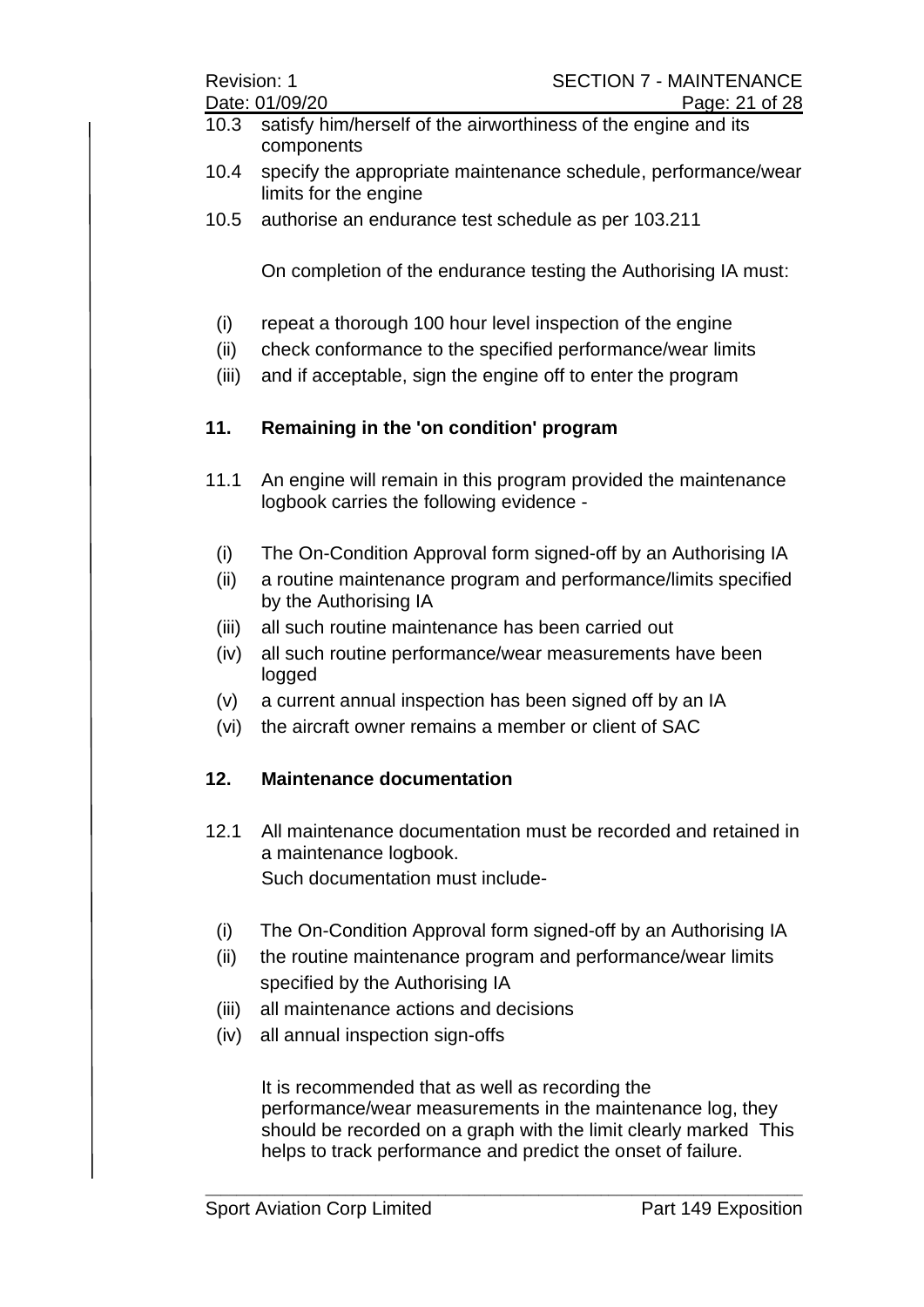Appendix 3 shows some sample performance/wear graphs.

To facilitate such record keeping SAC will provide logbook inserts with the appropriate routine maintenance schedules, program entry sign-off records, performance/wear limit logs and graphs, and annual inspection forms with fields for recording performance/wear measurements.

# **13. Issue/defect reporting**

13.1 The owner and the IA must report to SAC any significant issues or defects found on engines under this program.

## **14. SAC organisation responsibilities**

- 14.1 Provide and maintain routine maintenance schedules for various specific and generic engine types.
- 14.2 Provide and maintain performance/wear limits or various specific and generic engine types.
- 14.3 Appoint and equip Authorising IAs.
- 14.4 Educate and advise members and IAs.
- 14.5 Review defect reports and issues.
- 14.6 Monitor and assess the on-condition program.

## **15. Authorising IA responsibilities**

- 15.1 Gate-keeping entry sign-off into the program.
- 15.2 Specify appropriate routine maintenance schedules and performance/wear limits.
- 15.3 Report issues back to SAC.

# **16. IA responsibilities**

- 16.1 Annual inspections and review of performance/wear limits.
- 16.2 Sign-off for continuation in the program.
- 16.3 Report issues back to SAC.

## **17. Aircraft owner responsibilities**

- 17.1 Maintain the engine in accordance with the specified routine maintenance program
- 17.2 Monitor and record performance/wear limits as specified.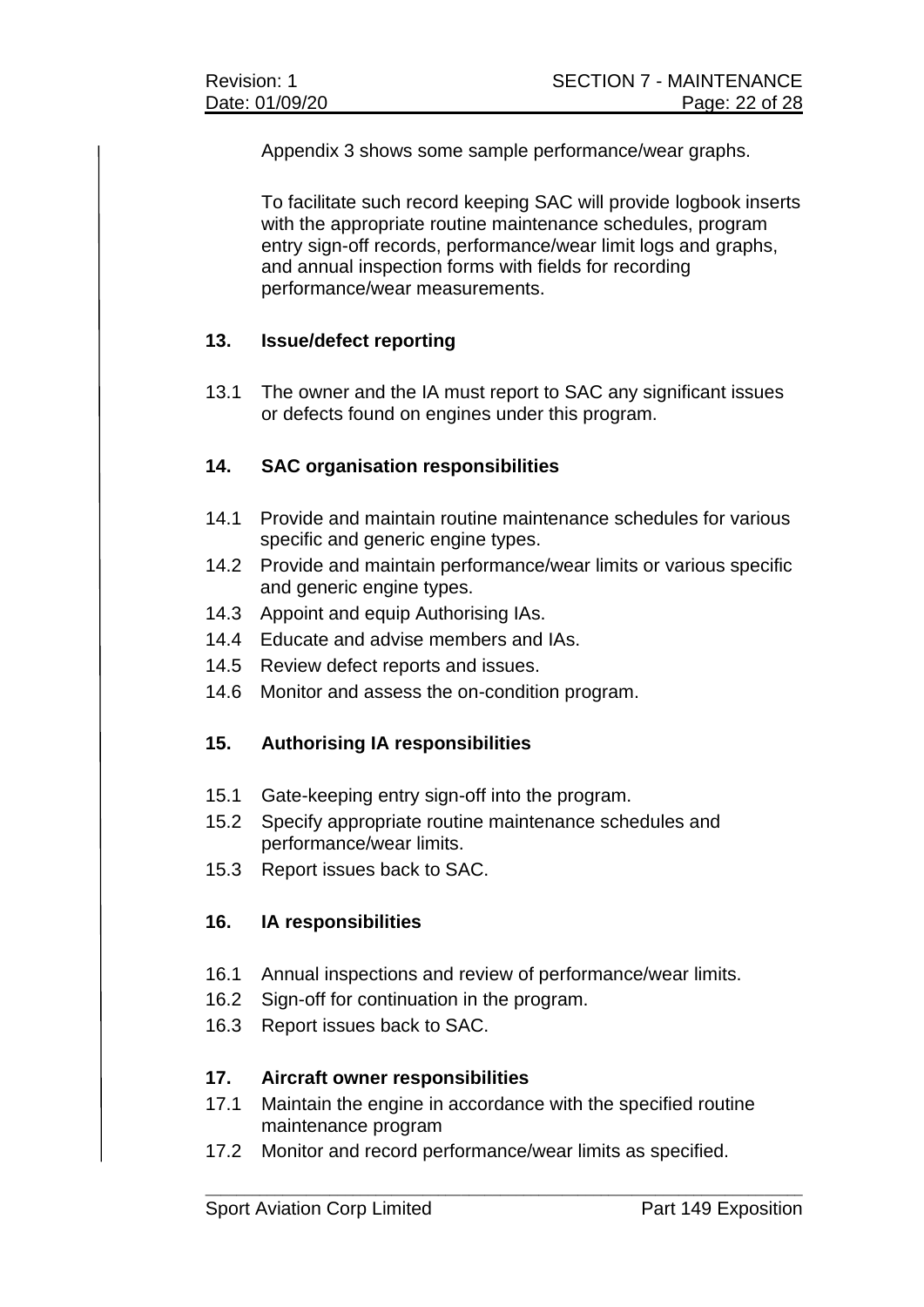17.3 Report issues back to SAC and IA

#### **Appendix 1 Sample routine maintenance items**

- These are indicative only- more detailed schedules will be developed by SAC as required.
- If a manufacturer's schedule exists, it should be used as a basis.
- For specific installations, add or remove inspection items as appropriate.
- If a component is scheduled for replacement, but on inspection shows no sign of degradation and can reasonably be expected to perform to specification for the next inspection interval, it may remain in service.
- **\*** inspect
- **R** replace

#### **2-stroke engines**

| <b>ITEM</b>                  | 25hr   | 50hr         | 100h<br>r | Ann.   | <b>Comment</b> |
|------------------------------|--------|--------------|-----------|--------|----------------|
| Spark-plugs                  | $\ast$ | $\mathsf{R}$ |           |        |                |
| Air filter                   | *      |              |           |        |                |
| Gearbox oil                  | *      |              | R         |        |                |
| Rotary valve oil             | *      |              | R         |        |                |
| <b>Belt tensions</b>         | *      |              |           |        |                |
| Throttle cables              | *      |              |           |        |                |
| Propeller bolts/tracking     | $\ast$ |              |           |        |                |
| Coolant                      | *      |              | R         |        |                |
| Fuel filter                  |        | $\ast$       |           |        |                |
| Decarb piston/head           |        | $\ast$       |           |        |                |
| Carb idle/balance            |        | $\ast$       |           |        |                |
| Piston rings                 |        | $\ast$       |           |        |                |
| Fuel pump                    |        | $\ast$       |           |        |                |
| Carb rubber boots            |        |              |           | $\ast$ |                |
| Head/exhaust bolts           |        |              |           | $\ast$ |                |
| Rubbers,<br>hoses,<br>mounts |        |              |           | $\ast$ |                |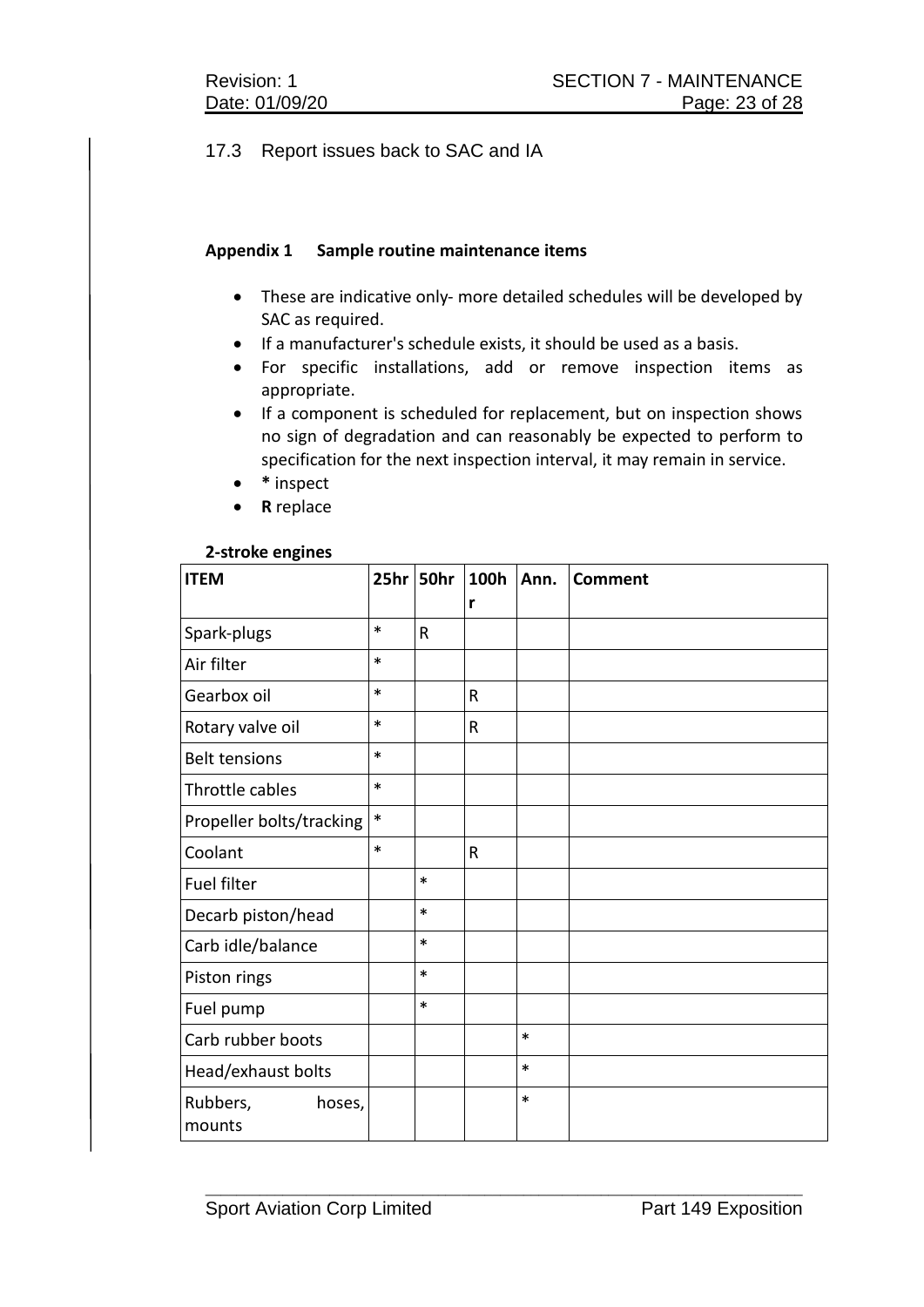#### **4-stroke engines**

| <b>ITEM</b>            | 50hr   |   |   |        | 100h   500h   Ann.   Comment |
|------------------------|--------|---|---|--------|------------------------------|
|                        |        | r | r |        |                              |
| Magnetic plugs         | $\ast$ |   |   |        |                              |
| Air filter             | $\ast$ | R |   |        |                              |
| Spark-plugs            | $\ast$ | R |   |        |                              |
| <b>Fuel filter</b>     | $\ast$ | R |   |        |                              |
| Engine oil/filter      | R      |   |   |        |                              |
| <b>Belt tensions</b>   | $\ast$ |   |   |        |                              |
| Carb rubber boots      |        |   |   | $\ast$ |                              |
| Rubbers, hoses, mounts |        |   |   | $\ast$ |                              |

#### **Appendix 2 Sample baseline parameters and limits**

• These are indicative only more detailed tables will be developed by the Part 149 organisations.

## **2-stroke engines**

| <b>ITEM</b>           | <b>LIMIT</b>      | Comment                                      |
|-----------------------|-------------------|----------------------------------------------|
| <b>Static WOT RPM</b> | >90% of baseline  | Indicates engine delivering expected power   |
| Piston end-play       | $>0.008$ mm       | Rotax specified big end/crank-pin wear limit |
| Compression test      | <90% of baseline  | Indicates cylinder/ring seal/wear            |
| Gearbox backlash      | >110% of baseline | Crankshaft locked, measure at prop tip       |

#### **4-stroke engines**

| <b>Static WOT RPM</b>         | <90% of baseline    | Indicates engine delivering expected power               |  |  |  |  |
|-------------------------------|---------------------|----------------------------------------------------------|--|--|--|--|
| Leak-down<br>Compression test | or <90% of baseline | Indicates cylinder/ring/valve seal/wear                  |  |  |  |  |
| Oil filter inspection         | evidence of metal   | Indicates internal wear                                  |  |  |  |  |
| Magnetic sump plugs           | evidence of metal   | Indicates internal wear                                  |  |  |  |  |
| Oil pressure @ cruise         | <90% of baseline    | Indicates<br>wear/oil<br>internal<br>pump<br>performance |  |  |  |  |
| Oil consumption               | >110% of baseline   | Indicates internal wear                                  |  |  |  |  |
| Fuel pressure @ WOT           | <90% of baseline    | Fuel pump performance                                    |  |  |  |  |
| Gearbox backlash              | >110% of baseline   | Crankshaft locked, measure at prop tip                   |  |  |  |  |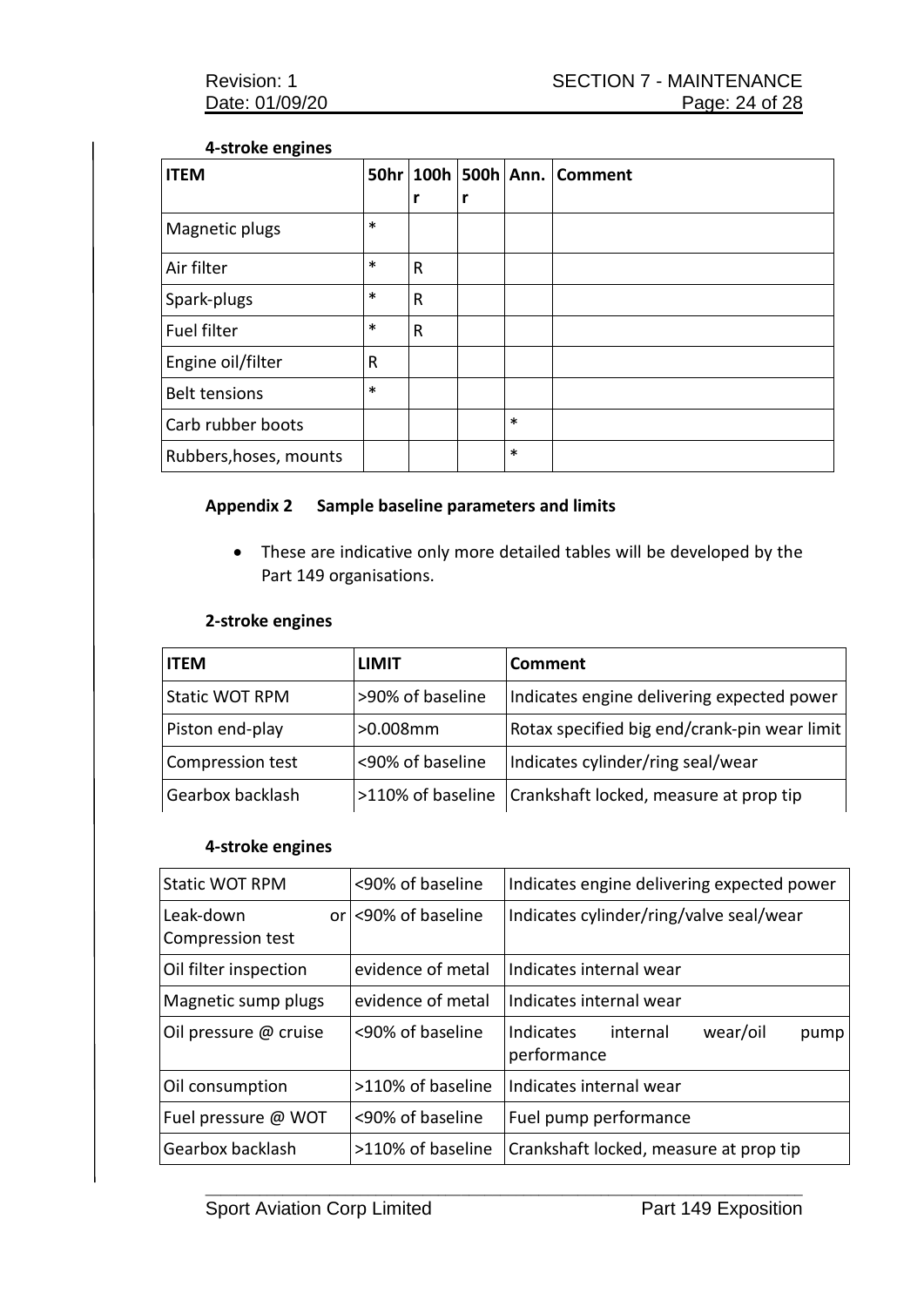$\mathbb{I}$ 

 $\perp$ 



#### **Appendix 3 Performance and wear monitoring graph examples**



the contract of the contract of the



 $\sim 10^{-1}$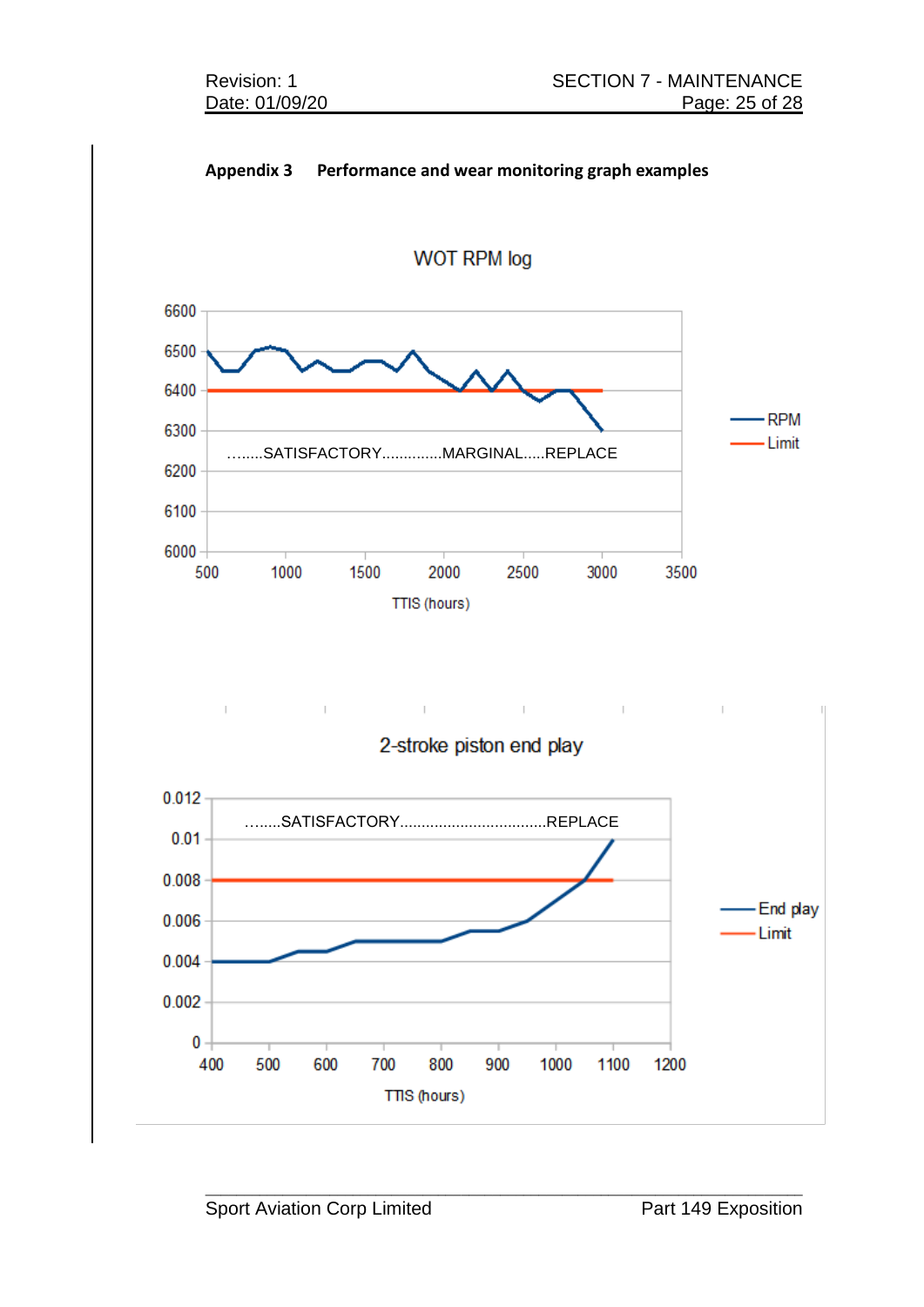# **11. Electric Propulsion Aircraft**

#### *1. General*

Electric aircraft offer a number of environmental and performance benefits. The use of high voltage batteries to power transport is becoming more popular on the road and in the air. **It is essential** that the operator understands how to correctly check, monitor, charge and maintain these batteries in order to operate safely.

- 1.1 The electric Aircraft has 3 main parts to the propulsion system:
	- 1. Motor. This is a sealed unit usually requiring no maintenance.
	- 2. Controller. This is a sealed unit usually requiring no maintenance.
	- 3. Battery. This is a sealed unit usually requiring no maintenance.

#### **But all parts require careful handling and monitoring**

- 1.2 Always follow the Manufacturer's Instructions.
- 1.3 The Aircraft Operator/Pilot in command should familiarise themselves with the manufacturer's training around battery management and safety procedures.

The SAC Flight Training Manual, Sec 4 - Aircraft Technical has an Electric Propulsion section covering required operational knowledge and flight training requirements.

A Type rating is required by a suitably qualified Instructor. Use SAC Form 8.19 High Performance Type Rating assessment Sheet. Also, for further information the Pipistrel Electro Aircraft training course can be found at [www.pipistrel-online.com](http://www.pipistrel-online.com/)

1.4 SAC Inspection Authority holders should be familiar with the aircraft manufacturers maintenance procedures before carrying out an annual Inspection on Electric Aircraft.

The Inspector should make contact with the SAC Technical Officer prior to performing their first inspection on any Electric Aircraft for current maintenance information and other relevant procedures.

## **2**. *Lithium Batteries*

- 2.1 The following **must** always be complied with to remain safe:
	- (i) Only use OEM approved batteries
	- (ii) Only use OEM approved charging infrastructure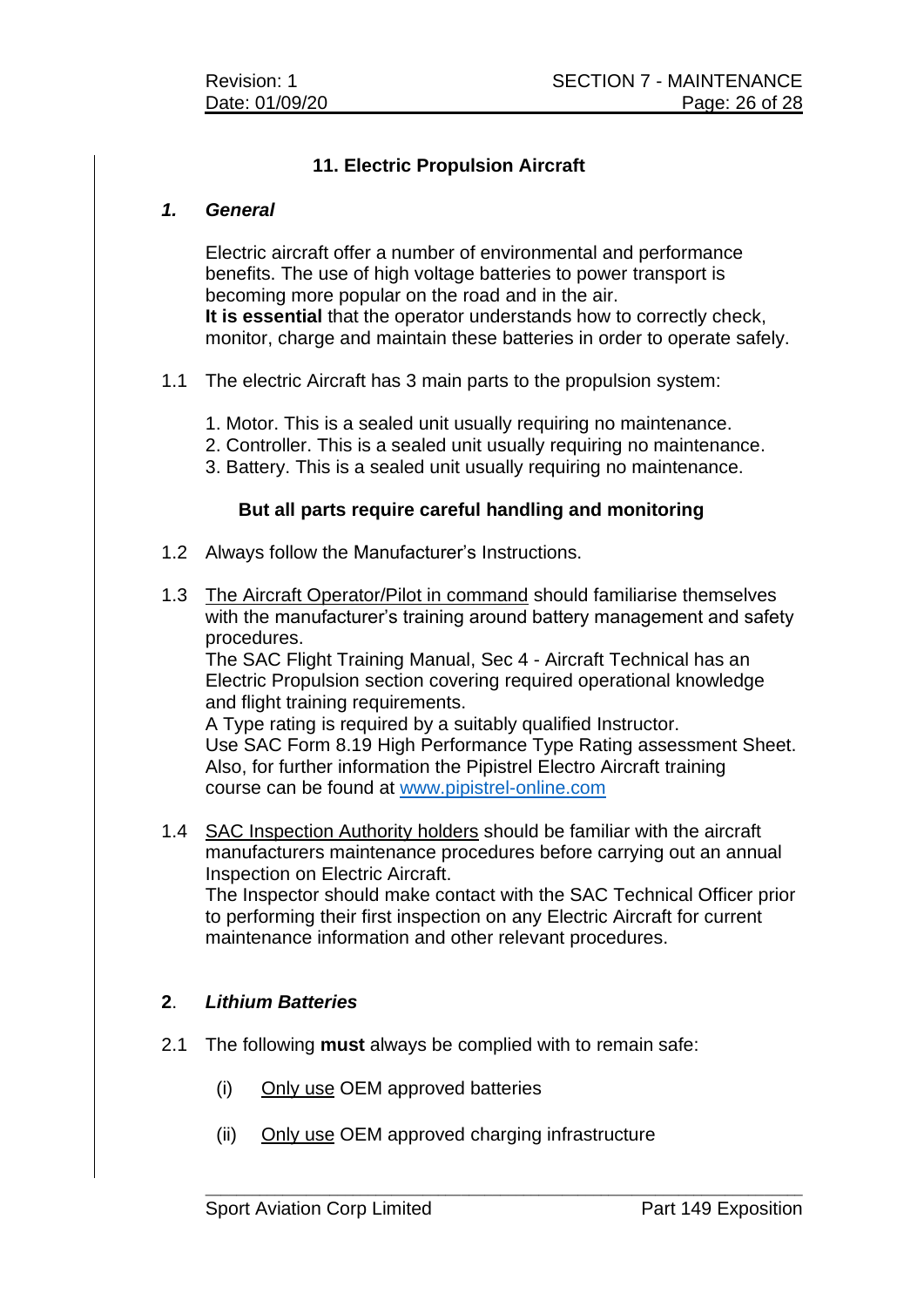- (iii) Do not charge in the rain
- (iv) Only charge after a visual inspection of the batteries, charger and connectors to ensure they are not damaged
- (v) Only charge within approved ambient operating temperatures
- (vi) **If a battery pack has been damaged do not fly!**
- 2.2 *State of Charge*
	- (i) **Do not** keep a battery charged above 80% of State of Charge (SOC) for more than 5 days. Either perform a flight or run the motor to discharge the battery to the recommended 50-80% percent SOC for storage.
	- (ii) To prolong battery life, it is not recommended to discharge the battery below 20% state of charge. The healthy range is usually considered to be between 20-80%.
	- (iii) After a period of no-flying activity, it is recommended to perform a full charge 24 hours before actual flight.
	- (iv) During long periods not using the aircraft, it is required to perform a **"Rest charge"** once every 90 days. Rest Charge mode charges the battery to a level, optimum for storing the aircraft.

#### *2.3 Safe Charging*

While charging the battery packs, certain precautions should be taken.

- (i) Always have a suitable fire extinguisher nearby.
- (ii) Don't charge your battery packs unattended. You should monitor whether your battery is excessively heated or even inflated.
- (iii) Never charge physically damaged or inflated batteries.
- (iv) Always charge in a fire safe area.